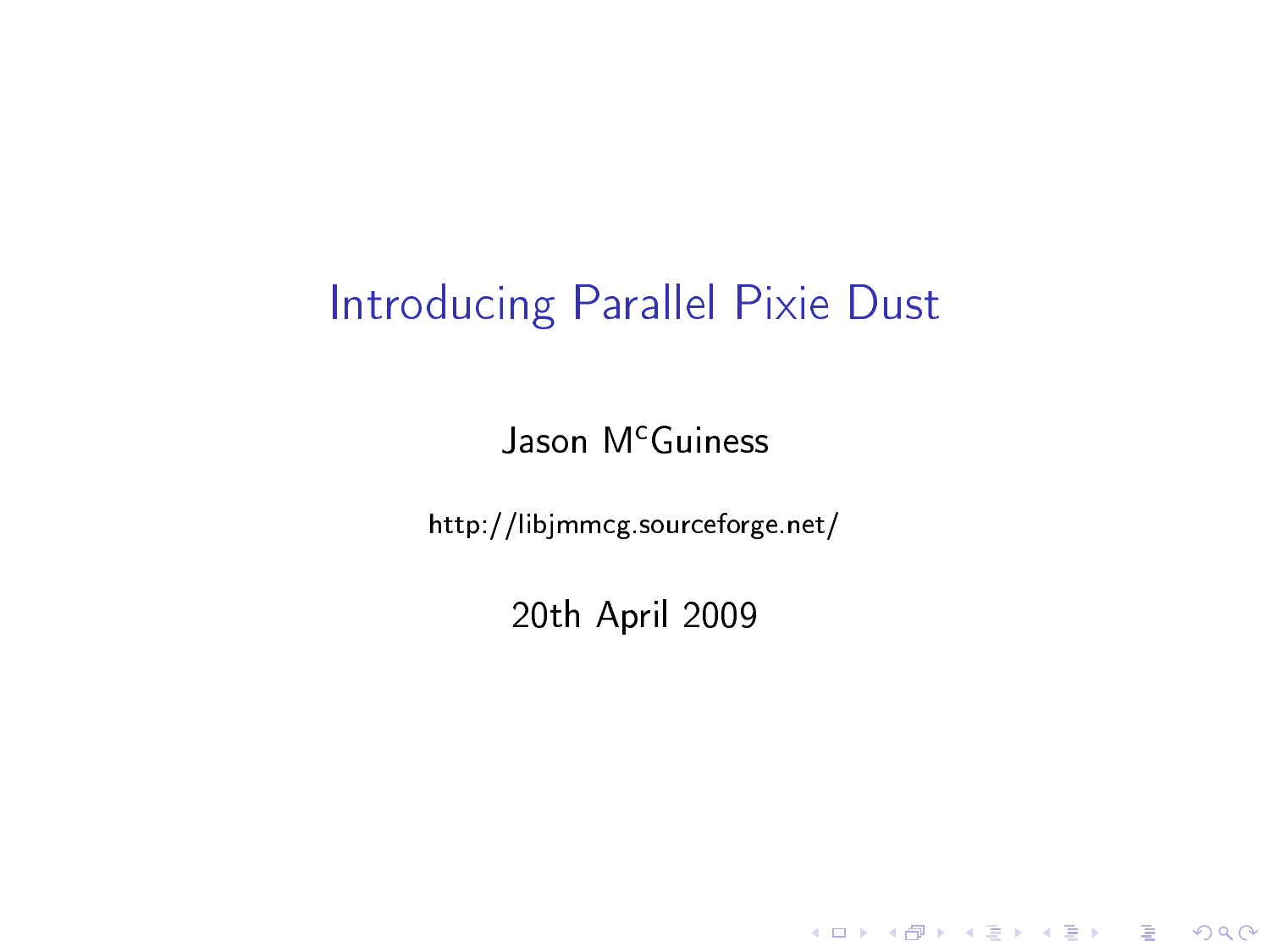### Sequence of Presentation.

- $\blacktriangleright$  An introduction: why I am here.
- $\blacktriangleright$  Why do we need multiple threads?
	- $\blacktriangleright$  Multiple processors, multiple cores...
- $\blacktriangleright$  How do we manage all these threads:
	- $\blacktriangleright$  libraries, languages and compilers.
- $\blacktriangleright$  My problem statement, an experiment if you will...

**KORKA REPARATION ADD** 

- ▶ An outline of Parallel Pixie Dust (PPD).
- $\blacktriangleright$  Important theorems.
- $\blacktriangleright$  Examples, and their motivation.
- $\triangleright$  Conclusion.
- $\blacktriangleright$  Future directions.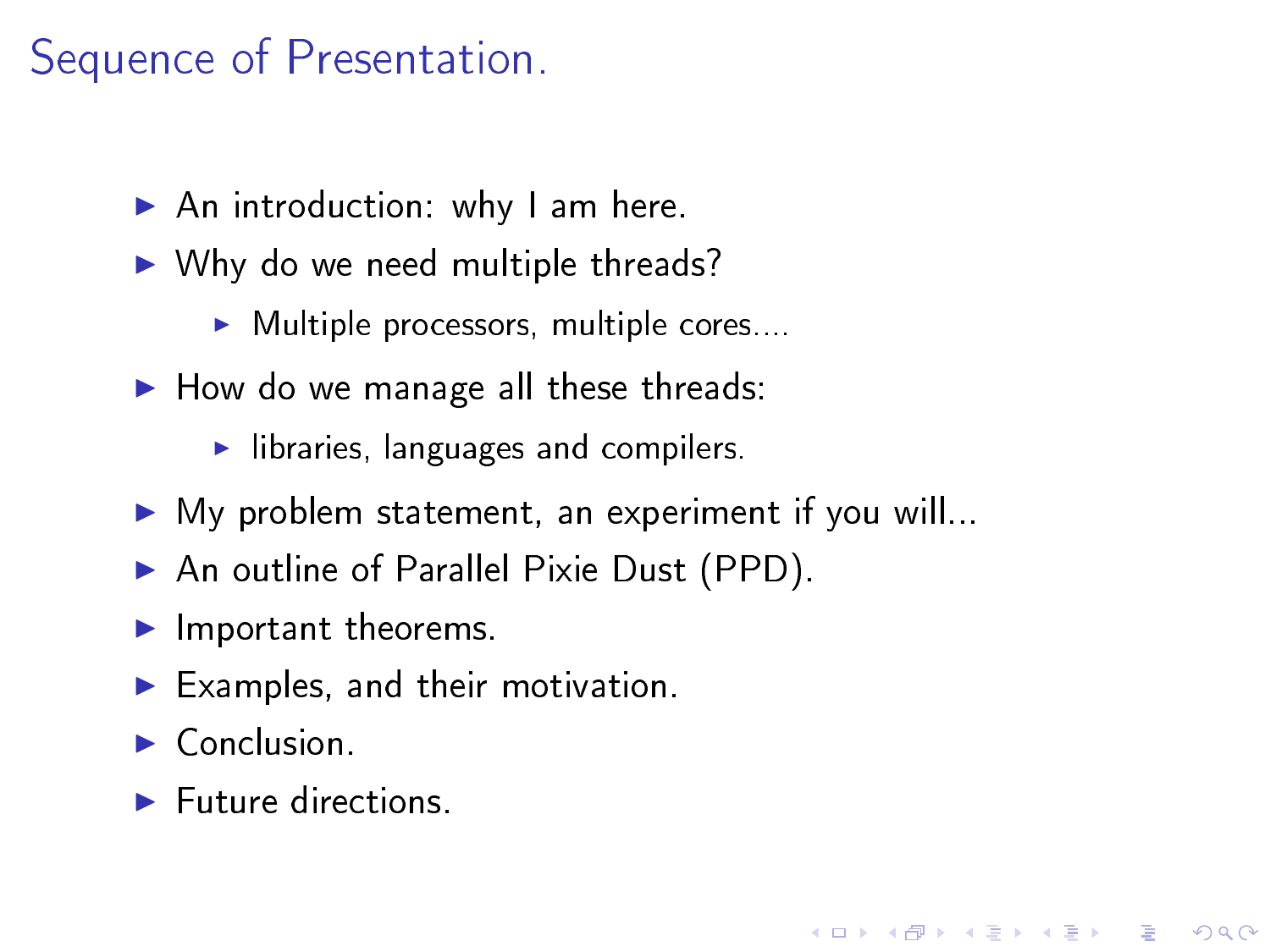### **Introduction**

Why yet another thread-library presentation?

- $\triangleright$  Because we still find it hard to write multi-threaded programs correctly.
	- $\blacktriangleright$  According to programming folklore.
- $\triangleright$  We haven't successfully replaced the von Neumann architecture:
	- $\triangleright$  Stored program architectures are still prevalent.
- $\blacktriangleright$  The memory wall still affects us:
	- $\triangleright$  The CPU-instruction retirement rate, i.e. rate at which programs require and generate data, exceeds the the memory bandwidth - a by product of Moore's Law.
		- $\triangleright$  Modern architectures add extra cores to CPUs, in this instance, extra memory buses which feed into those cores.

**A DIA K PIA K E A LE A DIA K E A VION**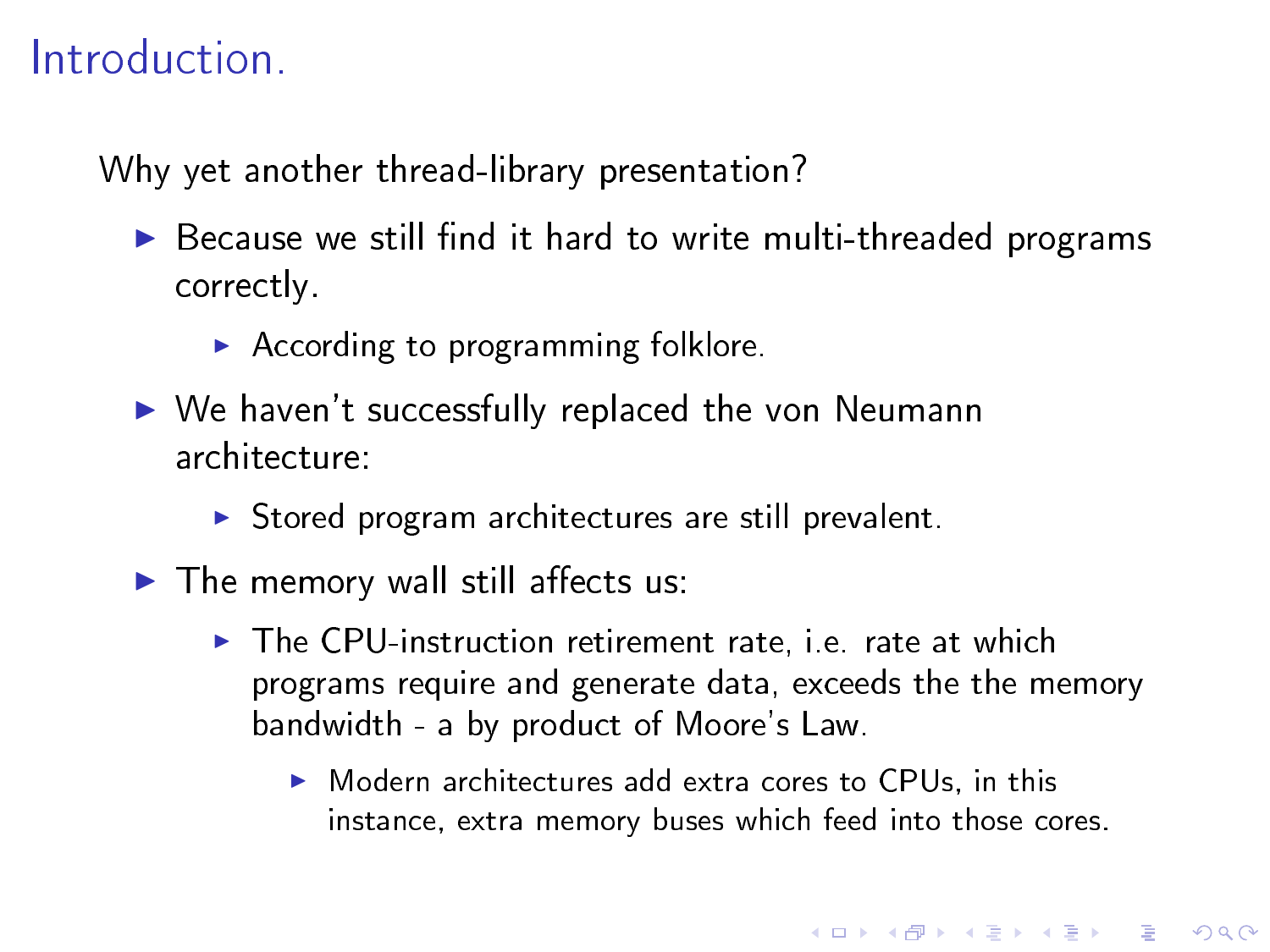## Why do We Need Multiple Threads?

The memory wall is a major influencing factor:

- $\triangleright$  A definition of the memory wall is the effect that one gets when the rate at which a processor may retire instructions exceeds the bandwidth of the memory sub-system.
- $\blacktriangleright$  The use of Amdhal's law has been highly effective in concealing this issue: 90% of the time only 10% of the code (or data) is used.
- $\blacktriangleright$  Another factor is locality of data both in space and time.
	- $\blacktriangleright$  This means that cache hierarchies work very effectively.
	- $\blacktriangleright$  But cache hierarchies do not overcome the latency of memory access, just the bandwidth.
	- $\triangleright$  As the gap between memory bandwidth and processor instruction retirement rates has widened, caches have become larger and the hierarchies deeper to cope.
	- $\triangleright$  So they have become more expensive.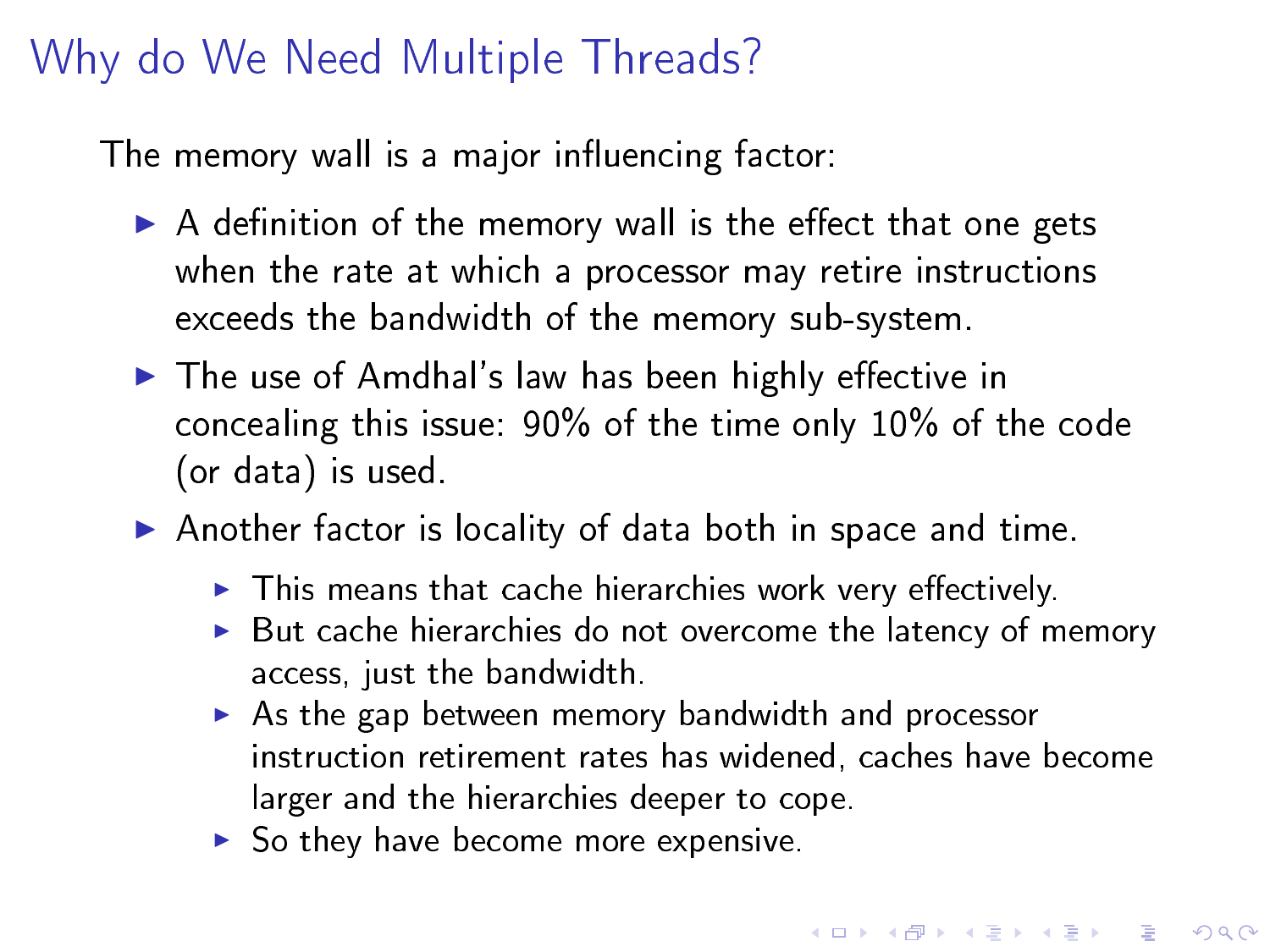### How to Achieve Greater Instruction-Retirement Rates?

The increase in cost has meant alternatives have become viable:

- $\triangleright$  Such as the use of multiple processors  $\&$  multiple cores.
	- $\triangleright$  Which may be logically viewed as multiple execution units retiring instructions.
- $\triangleright$  We now have *n*-cores retiring instructions, et voilà, we have increased the instruction retirement rate.

If we can keep the n execution units running.

- $\triangleright$  So now we have some sort of thread of execution, either architectural or OS-level, or a hybrid.
- $\blacktriangleright$  These threads need to be managed. Therein the problems lie...

**A DIA K PIA K E A LE A DIA K E A VION**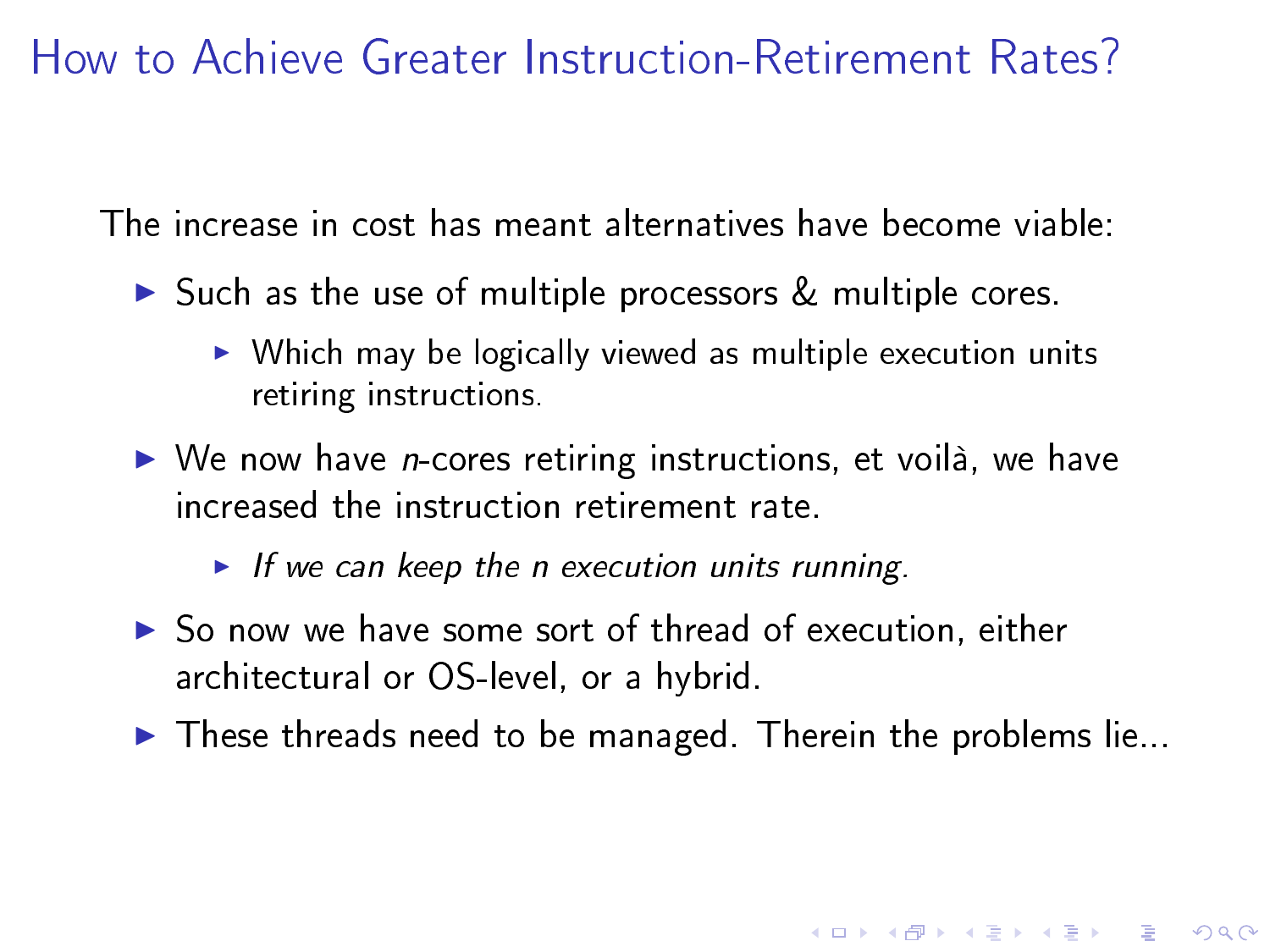The future appears to be laid out: inexorably more execution units.

- $\triangleright$  For example quad-core processors are becoming more popular.
	- $\triangleright$  4-way blade frames with quad cores provide 16 execution units in close proximity.
	- $\triangleright$  picoChip (from Bath, U.K.) has hundreds of execution units per chip, with up to 16 in a network.
	- $\blacktriangleright$  Future supercomputers will have many millions of execution units, e.g. IBM BlueGene/C Cyclops.

**A DIA K PIA A BIA A BIA A Q A CA**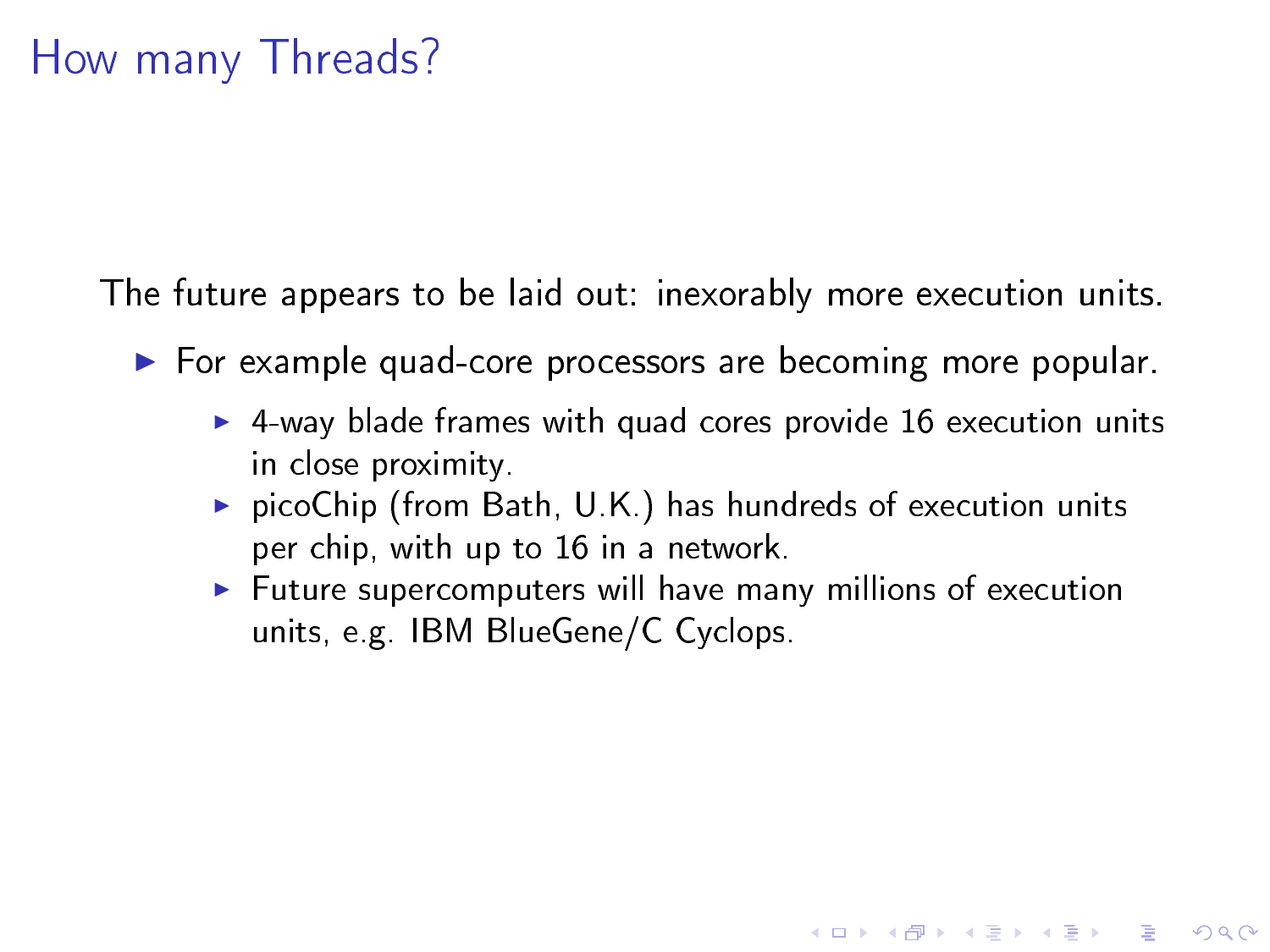# The Problems with Threading: a Brief Review.

Let's leave aside the maxim: "The first rule of optimization is don't do it. The second rule is don't do it yet. We'll presume we need to create threads. Creating threads is easy!!! (\_beginthreadex(), pthread\_create(), etc...)

- $\triangleright$  But synchronizing access to the data they mutate is hard:
	- ▶ Problem: race-conditions or deadlocks may arise. i.e. ensuring that the threaded code will run correctly for all "reasonable" data inputs is problematic, and effectively impossible.
	- $\triangleright$  Ensuring that the threaded code runs an efficient schedule is usually just ignored.

**A DIA K PIA A BIA A BIA A Q A CA** 

▶ Folklore not just in computer-science but in general programming, states that writing correct multi-threaded programs is a black art.

I do not disagree!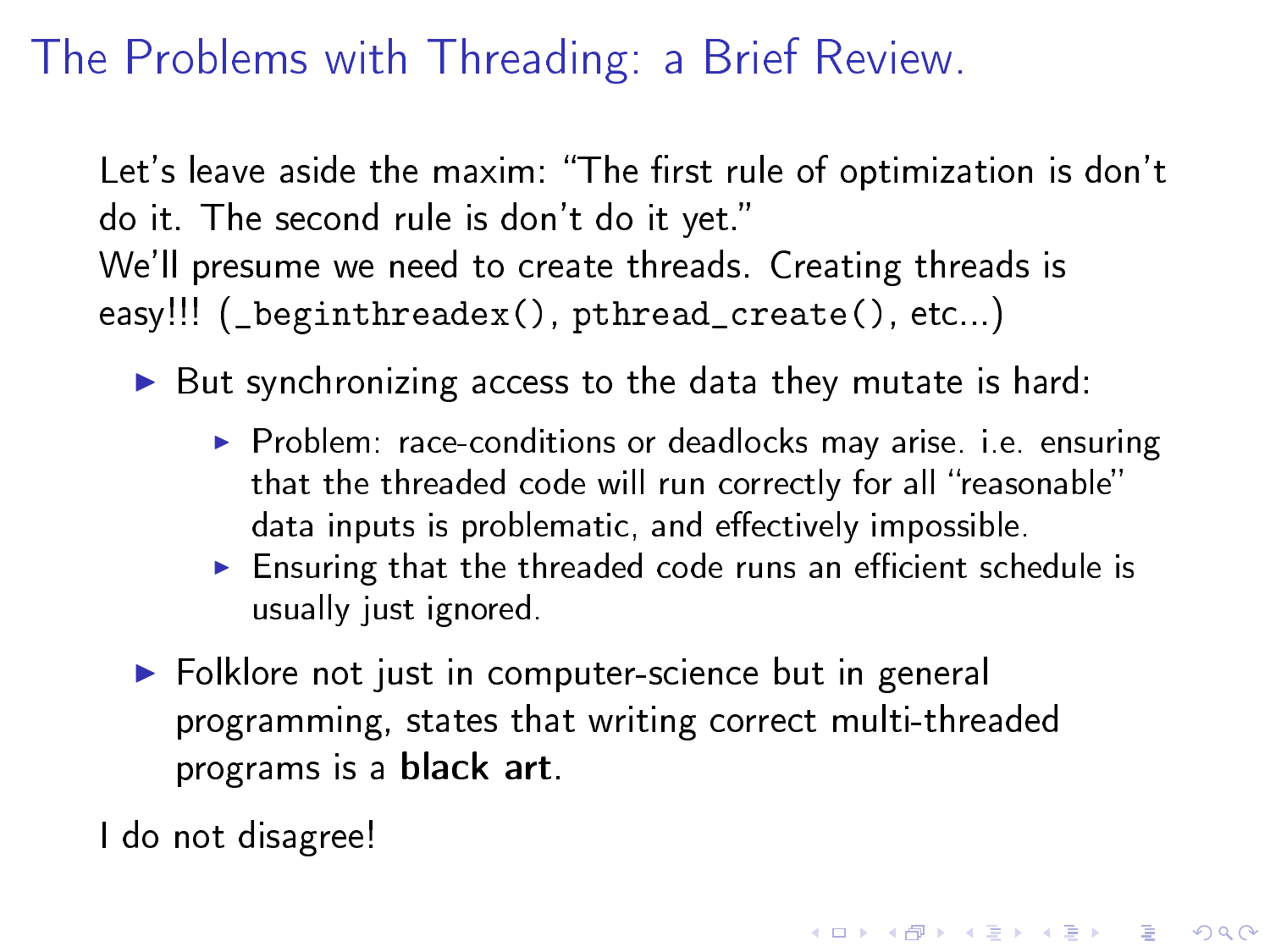### How do We Solve these Problems?

- $\blacktriangleright$  There are various attempts to solve the threading problem:
	- $\blacktriangleright$  Language level:
		- ▶ e.g. HPF and UPC or Threaded-C: highly successful but restricted domains.
	- $\blacktriangleright$  Library level:
		- ▶ e.g. PThreads, Win32, Open-MP and MPI: very low-level, usually supporting very primitive threading-related operations.
		- Intel Thread Building Blocks and Concurrent Collections very interesting, but not the subject of this talk.
		- $\triangleright$  Boost Thread influenced by the  $C++0x$  standardization effort, and Anthony Williams' excellent work, amongst others.
	- $\blacktriangleright$  Auto-threading compilers:
		- $\triangleright$  e.g. MSVC and IBM VisualAge currently support a limited form of Open-MP relating to loop scheduling.
		- ► e.g. HPF, EARTH-C. These generate guaranteed correct and optimal schedules! But few outside the scientific community use them. EARTH-C even solves the hardest problems to parallelize, but for the IBM EARTH-MANNA architecture $^1$ .

 $1X$ . Tang, "Compiling for Multithreaded Architectures." PhD thesis, University of Delaware, Newark, DE, Apr. 1999. The service of the service of the service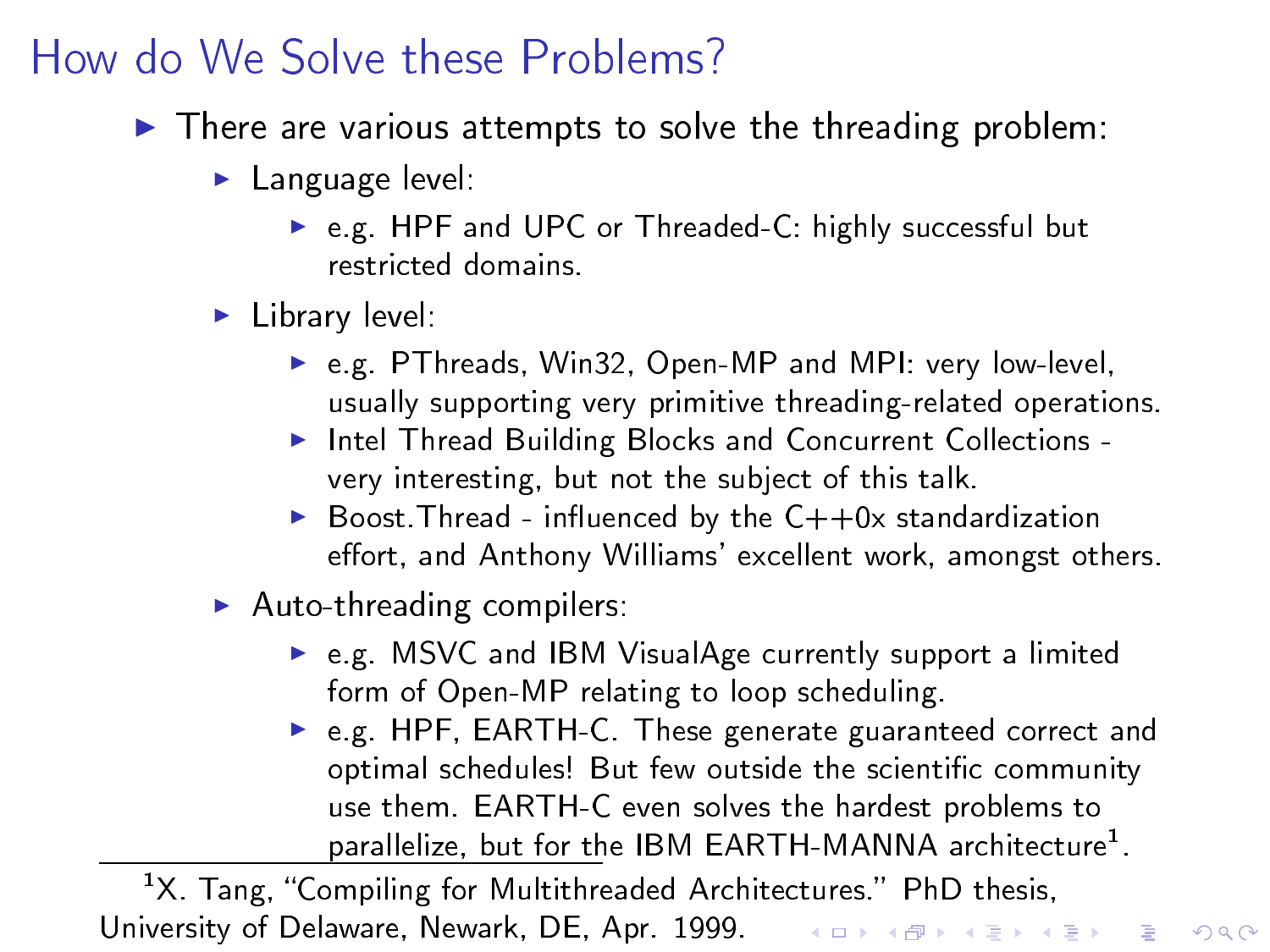## A Quick Review of Some Threading Models:

- $\blacktriangleright$  Restrict ourselves to library-based techniques.
- $\blacktriangleright$  Raw library calls.
- $\blacktriangleright$  The "thread as an active class"
- $\blacktriangleright$  The "thread pool" containing those objects.
- $\triangleright$  The issue: classes used to implement business logic also implement the operations to be run on the threads. This often means that the locking is intimately entangled with those objects, and possibly even the threading logic.
	- $\blacktriangleright$  This makes it much harder to debug these applications. The question of how to implement multi-threaded debuggers correctly is still an open question.

**A DIA K PIA K E A LE A DIA K E A VION**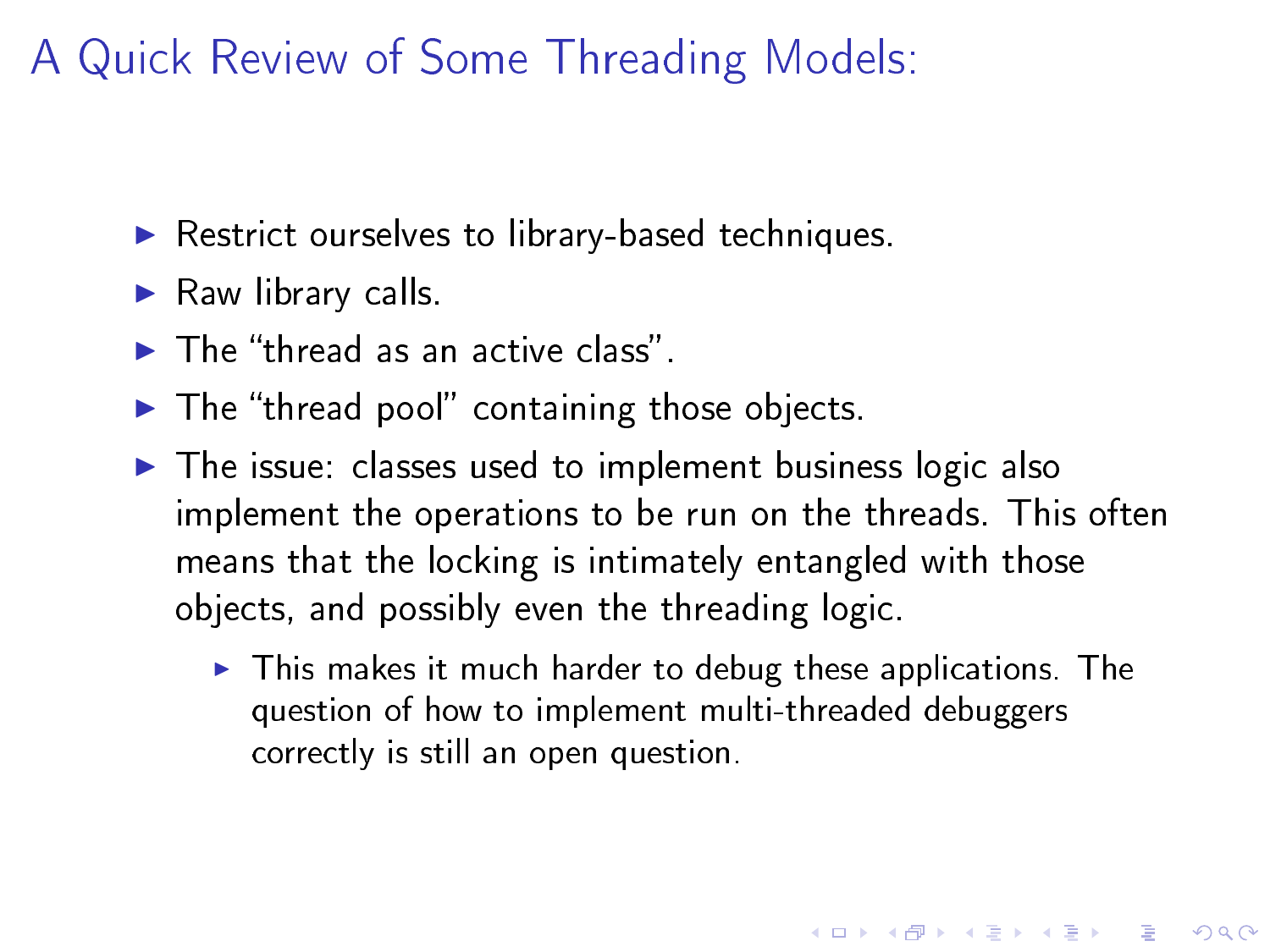### Problems Arising from these Models.

In the face of tens, let alone millions, of threads this approach is untenable:

- $\blacktriangleright$  Testing the business logic is a nightmare.
- $\blacktriangleright$  Testing the threading in the face of maintenance upgrades is a practical impossibility - the code-base becomes locked into libraries and compilers.
- $\blacktriangleright$  Performance can become sub-linear due to excessively conservative locking!
- $\blacktriangleright$  The business cost of maintaining these balls of mud becomes untenable.

**A DIA K PIA A BIA A BIA A Q A CA** 

 $\triangleright$  We face the failure of using multiple execution units as a technique to overcome the memory wall.

And there's no other commercial architecture out there to compete...... YIKES!!!!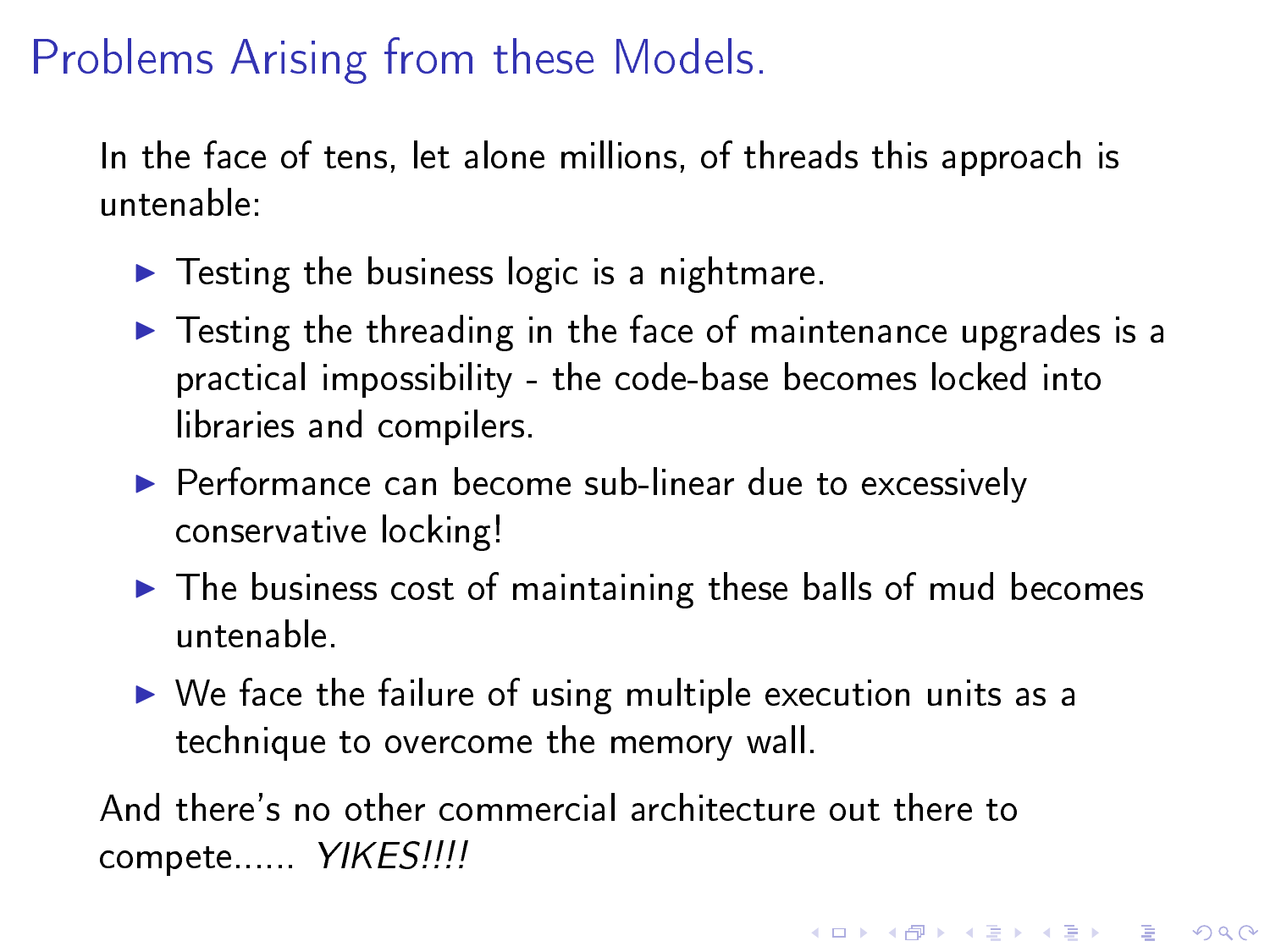I decided to set myself a challenge, an experiment if you will, which may be summarized in this problem statement:

 $\blacktriangleright$  Is it possible to create a cross-platform thread library that can guarantee a schedule that is deadlock & race-condition free, is optimal (mathematically), and also assists in debugging the business logic, in a general-purpose, imperative language that has little or no native threading support? Moreover the library should offer considerable flexibility, e.g. reflect the various types of thread-related costs and techniques.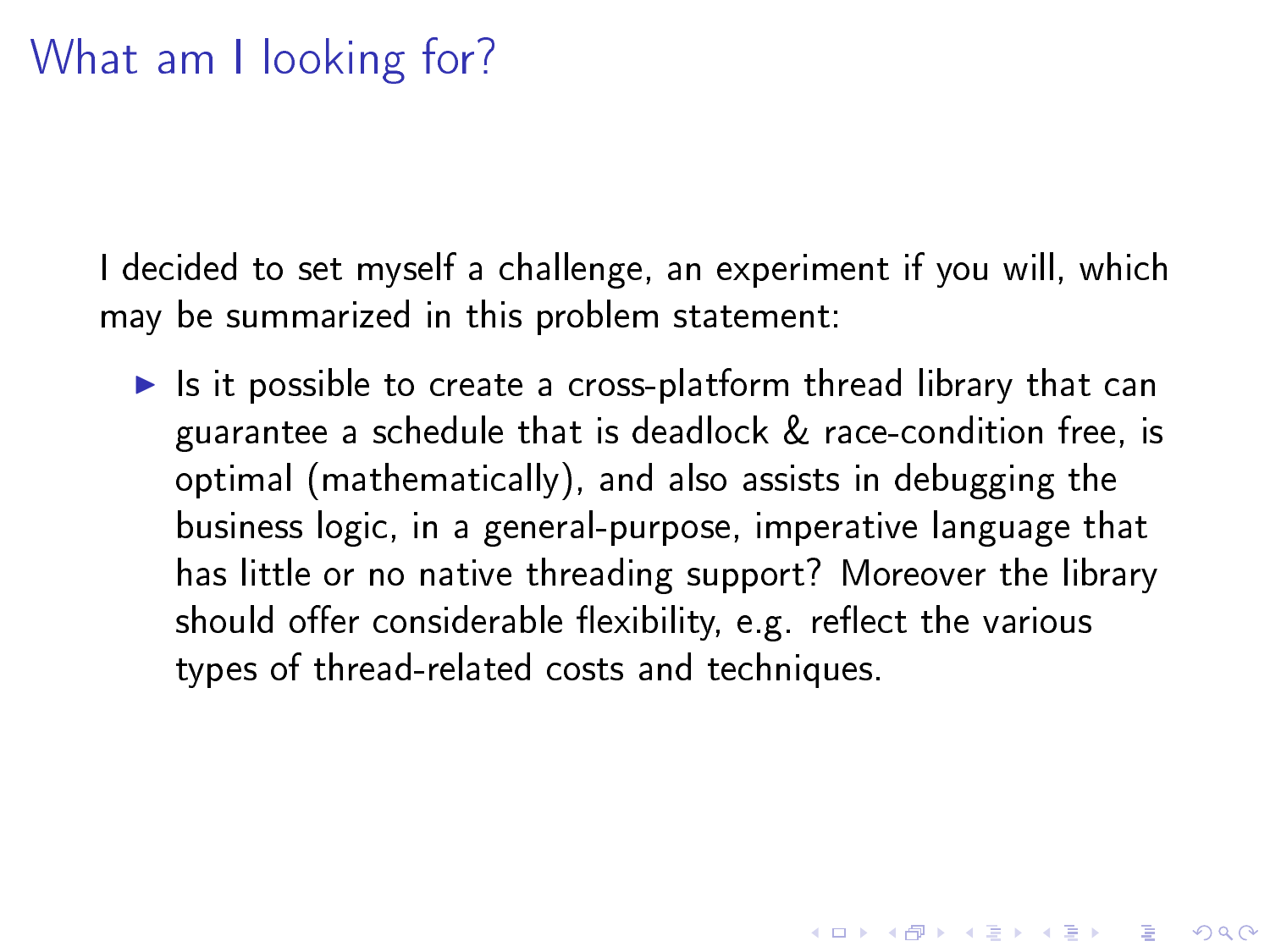### Further Constraints I set Myself.

- $\triangleright$  The imperative language used is  $C++$ : I know it, and it doesn't have the library that I want, yet.
- $\blacktriangleright$  I focused on general purpose threading:
	- $\blacktriangleright$  The situation when loop-bounds or conditions are not known at compile-time.
		- If these are statically computable, then conditions may be removed, and loops may be statically unrolled, rescheduled, etc as is well-known in the literature and well implemented in HPF, much more efficiently.
	- $\blacktriangleright$  This type of scheduling may be viewed as dynamic scheduling (run-time) as opposed to static scheduling (potentially compile-time), where the operations are statically assigned to execution pipelines, with relatively fixed timing constraints.
	- $\blacktriangleright$  I specifically avoided investigating issues and threading relating to asynchronous I/O.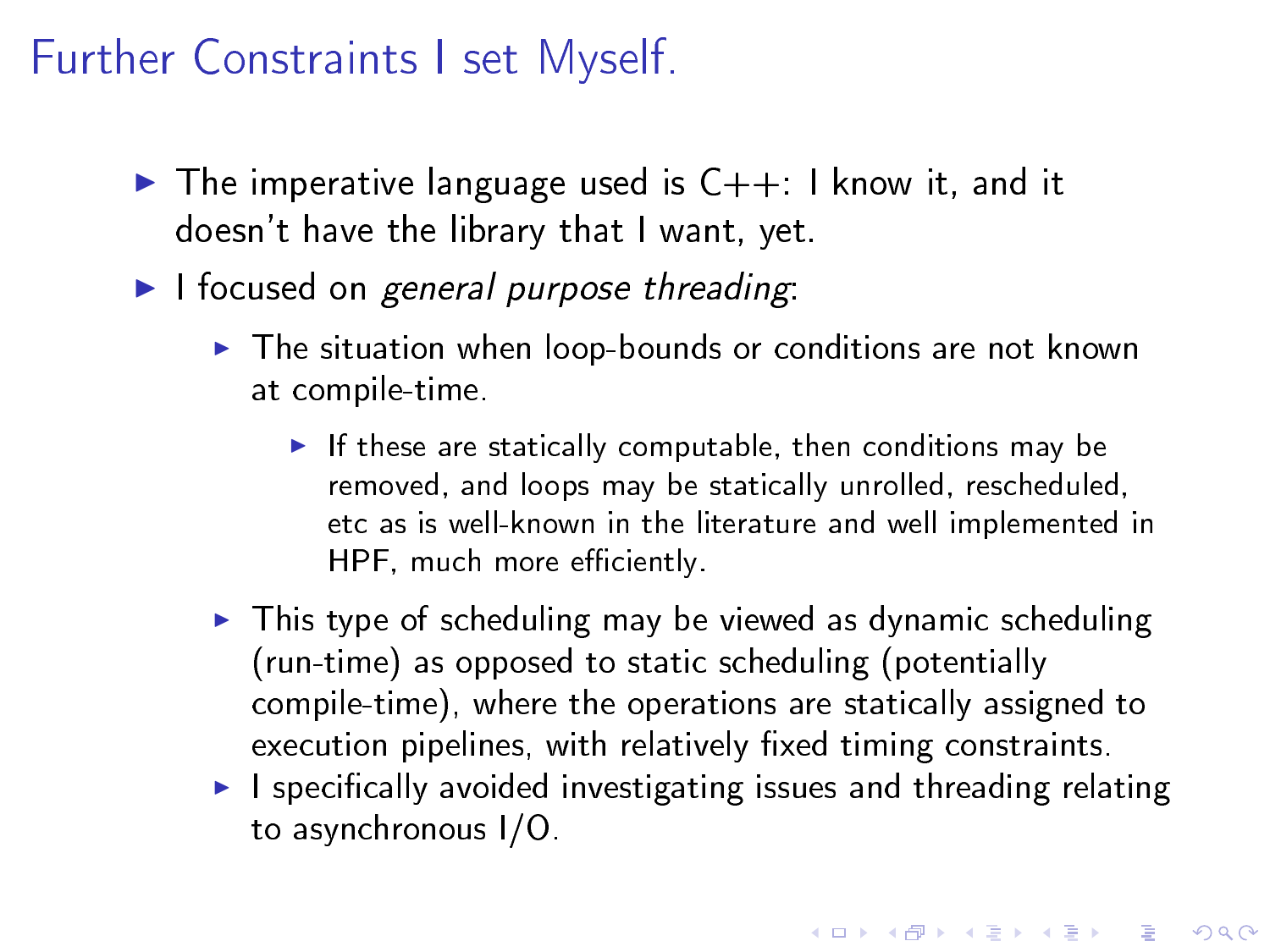### What is Parallel Pixie Dust (PPD)?

The main design features of PPD are:

- $\blacktriangleright$  It is based upon futures: in fact it implements a software-simulation of data-flow.
- $\blacktriangleright$  Although "thread-as-an-active-class" exists, the primary method of controlling threads is thread pools of many different types (think traits).
	- $\blacktriangleright$  Futures and thread pools can be used to implement a tree-like thread schedule.
- Adaptors are provided for the STL collections to assist with providing thread-safety.
	- $\triangleright$  By using these adaptors and thread pools, the STL algorithms can be replaced with multi-threaded versions.
- $\triangleright$  Amongst other influences, PPD was born out of discussions with Richard Harris and motivated by Kevlin Henney's presentation regarding threads given circa 2004.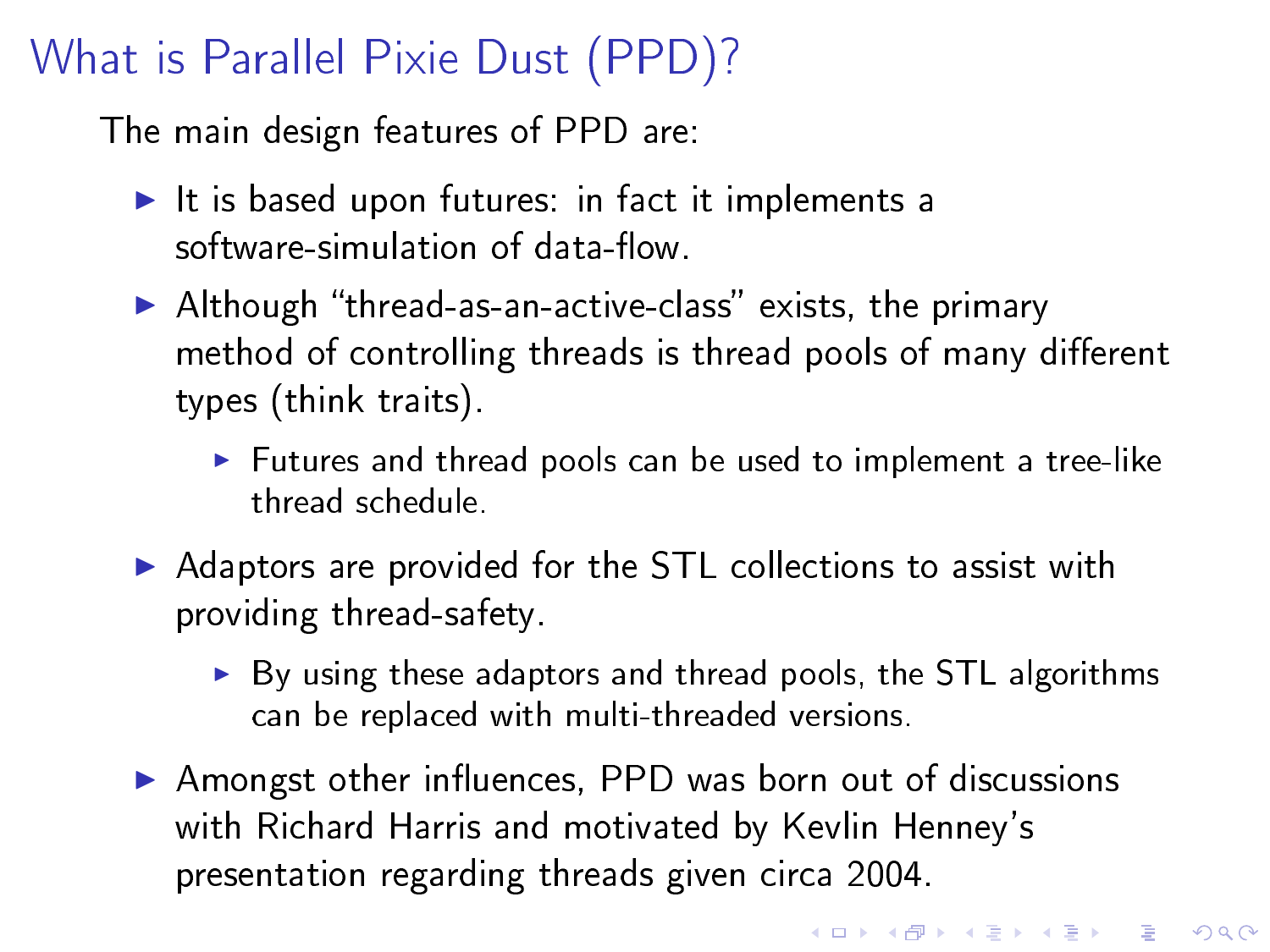# PPD: More Details Regarding the Futures.

The use of futures, termed execution contexts, within PPD is crucial:

- $\blacktriangleright$  This hides the data-related locks from the user, as the future wraps the retrieval of the data with a hidden lock, the resultant future-like object behaving like a proxy.
- $\blacktriangleright$  This is an implementation of the split-phase constraint.
- $\blacktriangleright$  The futures are also key in passing exceptions across thread boundaries.
- $\blacktriangleright$  The void return-type optimization has been implemented.
- $\blacktriangleright$  They may be used to delete that work from the thread-pool.
- $\blacktriangleright$  They are only stack-based, cannot be heap-allocated and only const references may be taken.
	- $\blacktriangleright$  This guarantees that there can be no aliassing of these objects. This provides extremely useful guarantees that will be used later.
	- $\blacktriangleright$  They can only be created from the returned object when work is transferred into the pool.

 $\blacktriangleright$  There are no (Boost) promises!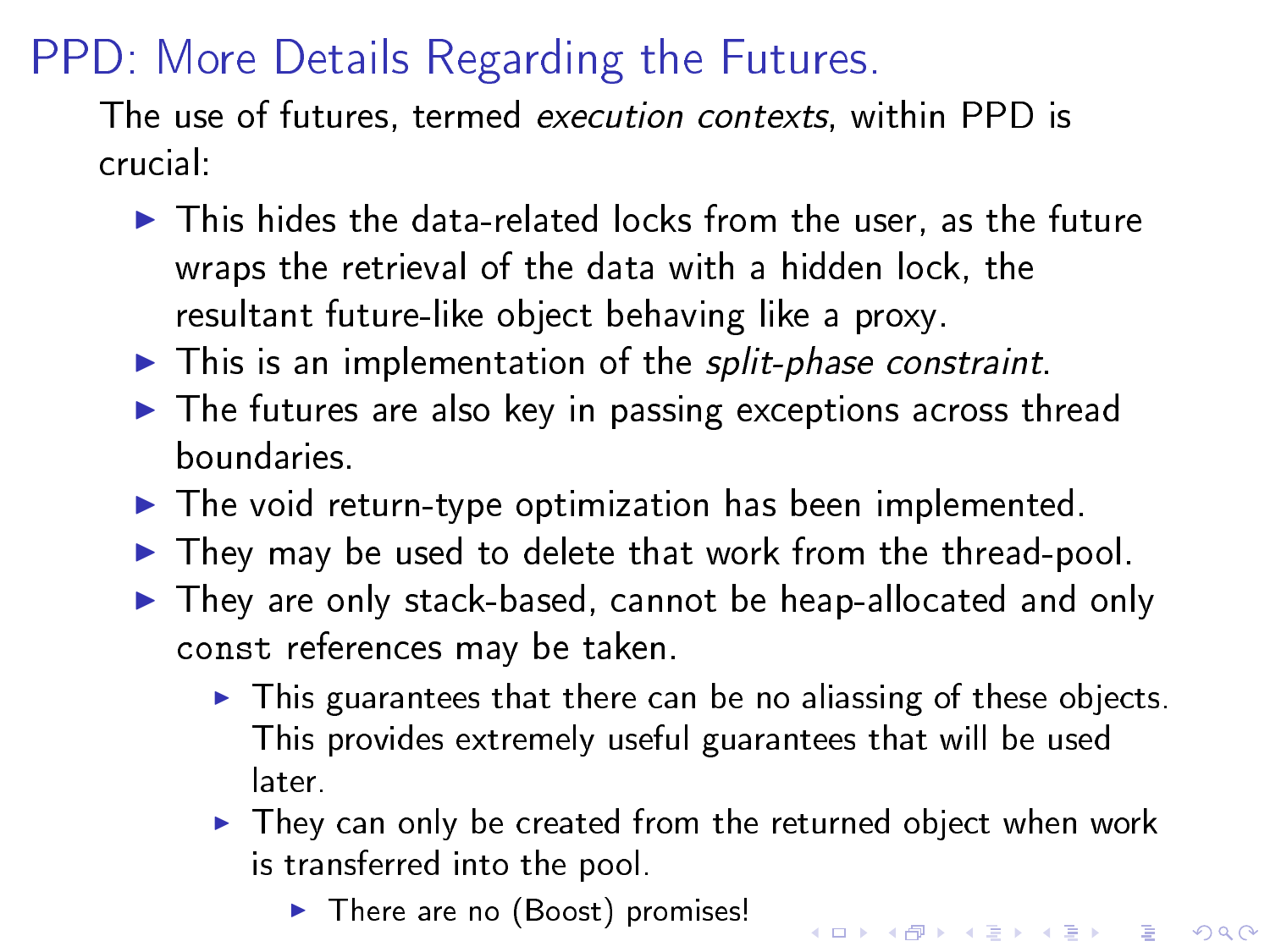# PPD: The Thread Pools.

Primary method of controlling threads is thread pools, available in many different types:

- ▶ Work-distribution models: e.g. master-slave, work-stealing.
	- $\triangleright$  Size models: e.g. fixed size, unlimited....
	- $\blacktriangleright$  Threading implementations: e.g. sequential, PThreads, Win32:
		- $\triangleright$  The sequential trait means all threading within the library can be removed, but maintaining the interface. One simple recompilation and all the bugs left are yours, i.e. your business model code.

- $\triangleright$  A separation of design constraints. Also side-steps the debugger issue!
- $\triangleright$  Contains a special queue that contains the work in strict FIFO order or user-defined priority order.
- $\blacktriangleright$  Threading models: e.g. the cost of performing threading, i.e. heavyweight like PThreads or Win32.
- ► Further assist in managing OS threads and exceptions across the thread boundaries.
- $\blacktriangleright$  i.e. a PRAM programming model.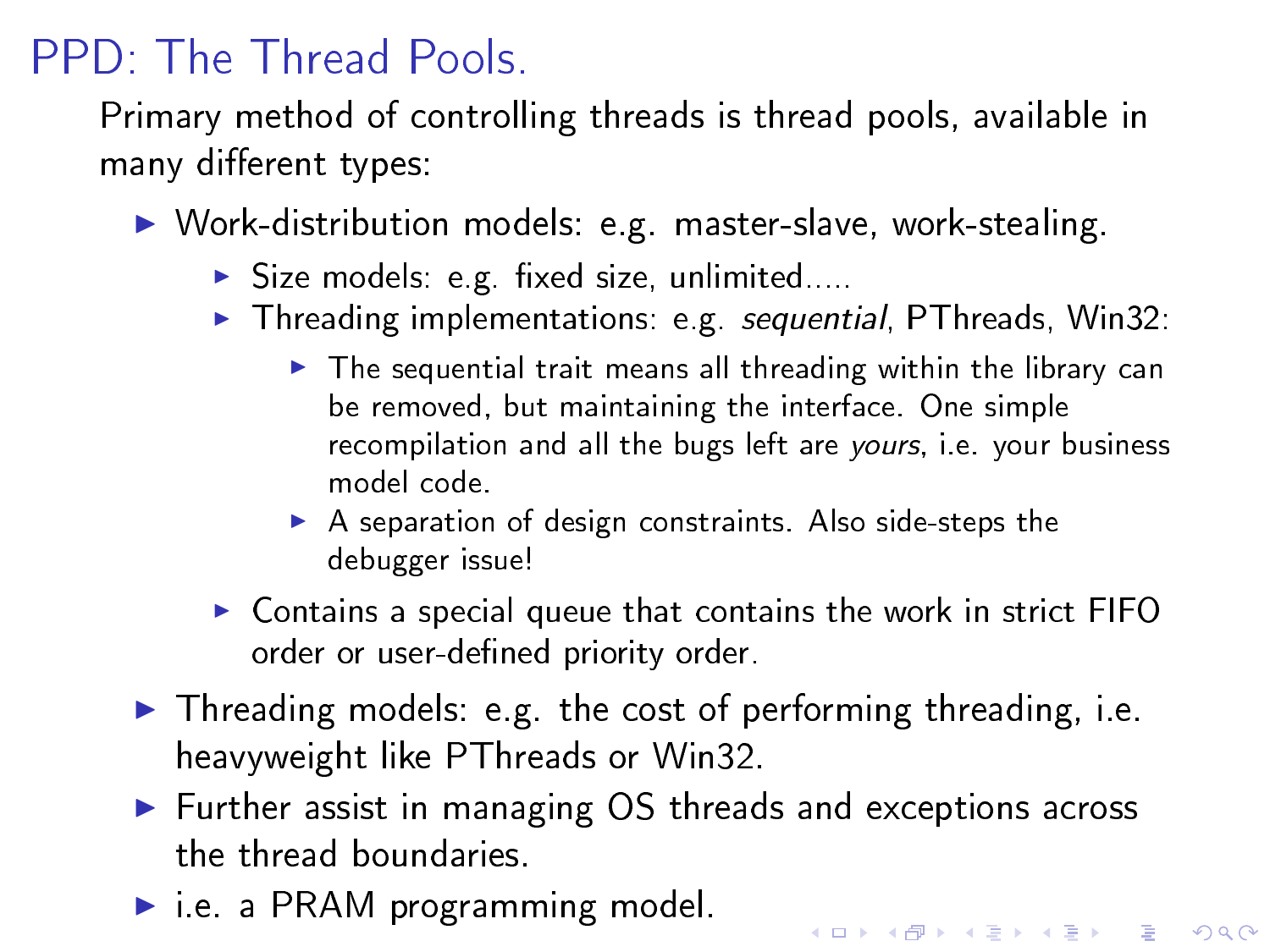## PPD: Exceptions.

Passing exceptions across the thread boundary is a thorny issue:

- $\blacktriangleright$  Futures are used to receive any exceptions that may be thrown by the mutation when it is executed within the thread pool.
- $\blacktriangleright$  If the data passed back from a thread-pool is not retrieved then the future may throw that exception from its destructor!
	- $\triangleright$  The design idea expressed is that the exception is important, and if something might throw, then the execution context must be examined to verify that the mutation executed in the pool succeeded.
	- $\blacktriangleright$  This idea goes further:
		- $\blacktriangleright$  All OS threads managed by the thread pool are destroyed when the pool terminates. The implication is that if there was no execution context to pass the exception into, then that thread will re-throw the exception from its destructor.
		- $\triangleright$  Ugly as hell, but otherwise what happens? Swallow the exception? That's *uglier*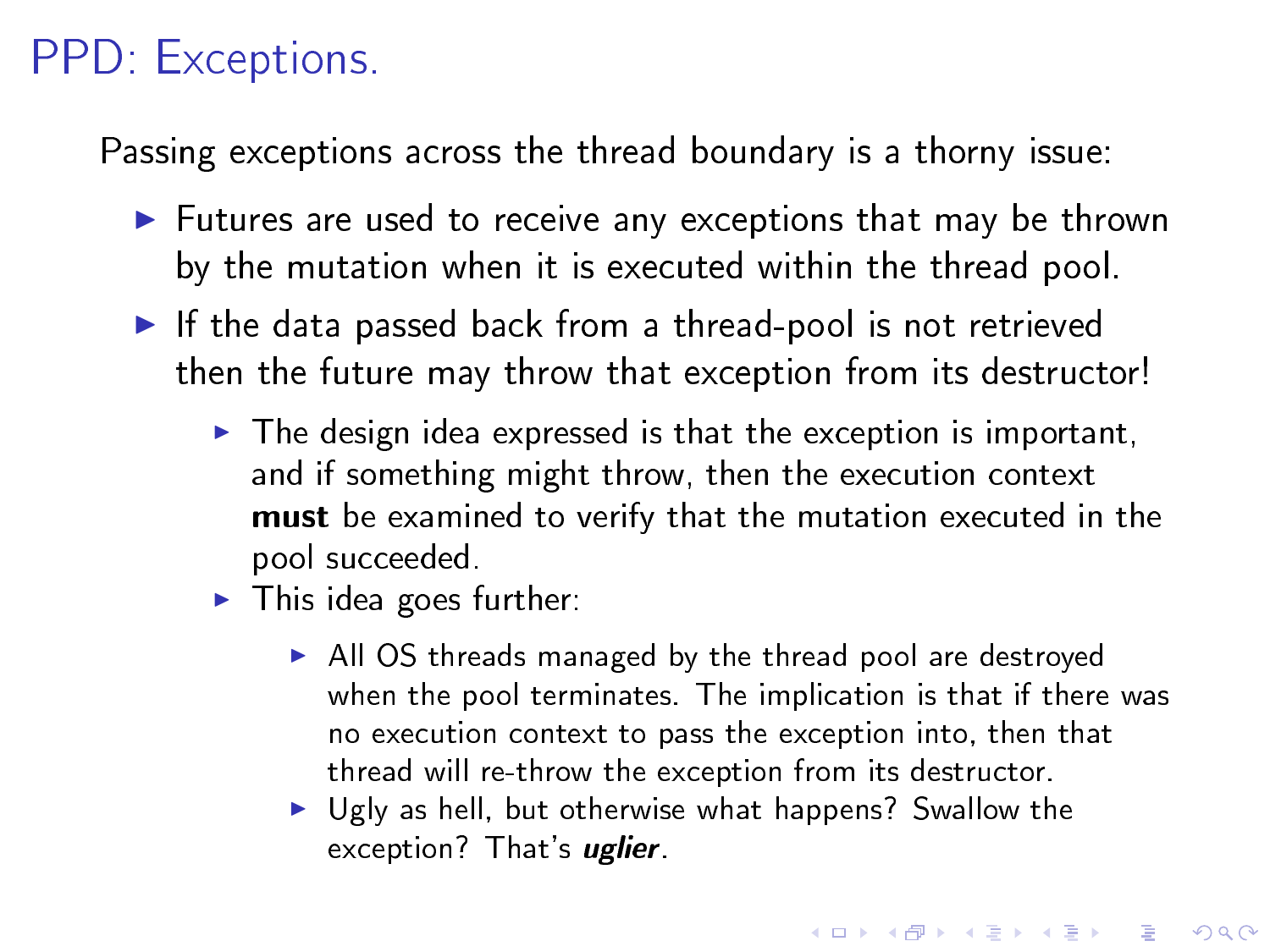# PPD: The Concurrency Assistance.

I'm really trying hard to not say "thread safe" as it isn't!

- $\blacktriangleright$  The provision of adaptors for the STL collections assist with providing thread-safety.
	- $\blacktriangleright$  The adaptors are used to provide the locks required by the thread pool library to maintain thread safety of the adapted collections.
	- $\blacktriangleright$  In technical terms the type of lock supplied allows me to specify if the collection supports EREW or CREW operations.
- $\triangleright$  STL algorithms are neat ways to express lots of potential parallelism also the size of the collection is dynamic - known only at run-time.
	- $\triangleright$  Otherwise use HPFs auto-parallelizing loops!
	- $\triangleright$  These collections also assist in making PPD appear to be "drop in" to sequential code.
		- In Naturally one would profile to determine which areas PPD might assist with!

K ロ ▶ K 레 ▶ K 레 ▶ K 레 ≯ K 게 회 게 이 및 사 이 의 O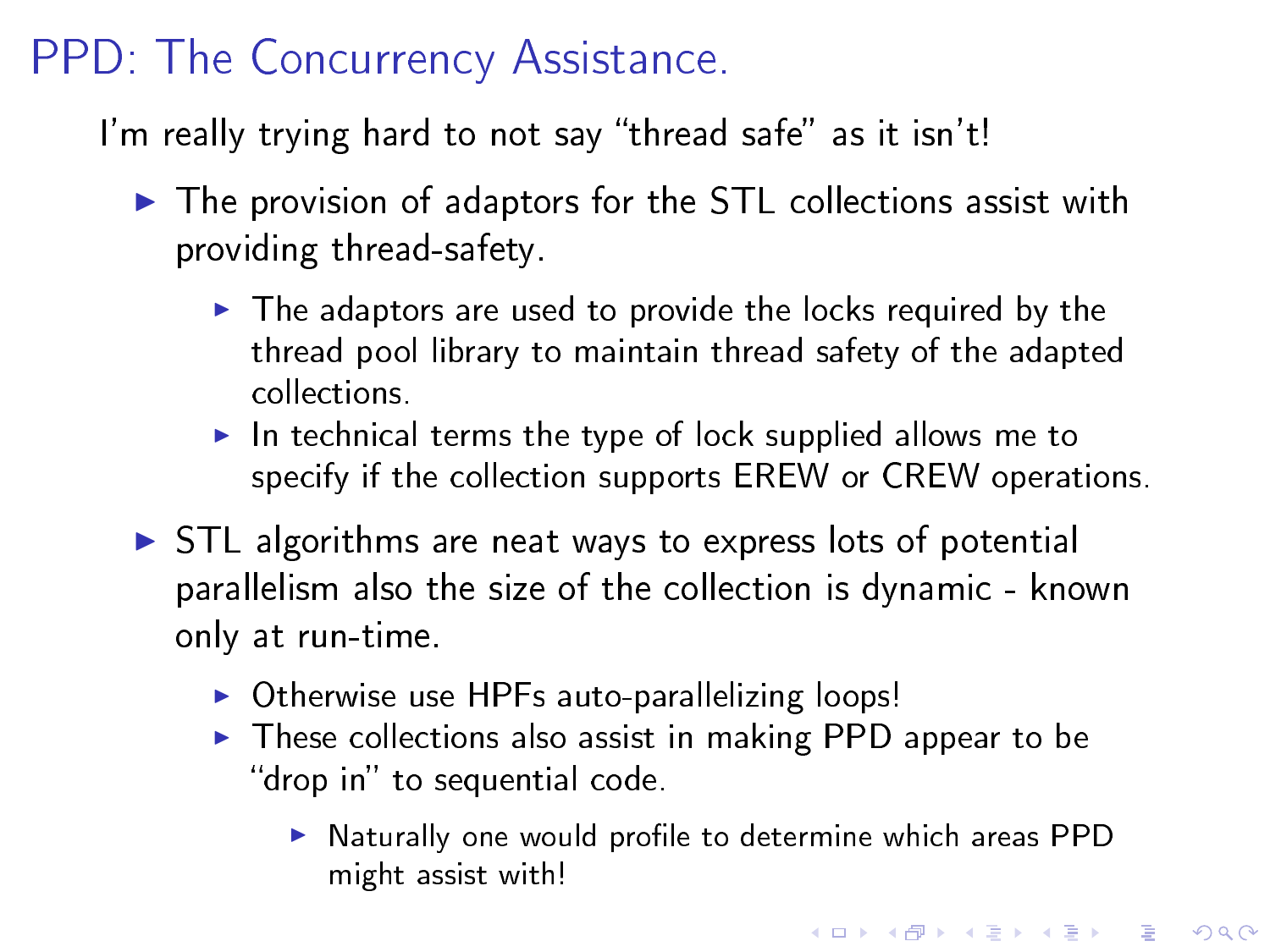# PPD: Ugly Details.

- $\blacktriangleright$  All the traits make the objects look quite complex.
	- $\triangleright$  typedefs are used so that the thread pools and execution contexts are aliased to more convenient names.
- $\blacktriangleright$  It requires undefined behaviour or broken compilers, for example:
	- $\triangleright$  Exceptions and multiple threads are unspecified in the current standard. Fortunately most compilers "do the right thing" and implement an exception stack per thread, but this is not standardized.
	- $\triangleright$  Most optimizers in compilers are broken with regard to code hoisting. This affects the use of atomic counters and potentially intrinsic locks having code that they are guarding hoisted around them.
		- $\triangleright$  volatile does not solve this, because volatile has been too poorly specified to rely upon. It does not specify that operations on a set of objects must come after an operation on an unrelated object (the lock).

**KORKA REPARATION ADD**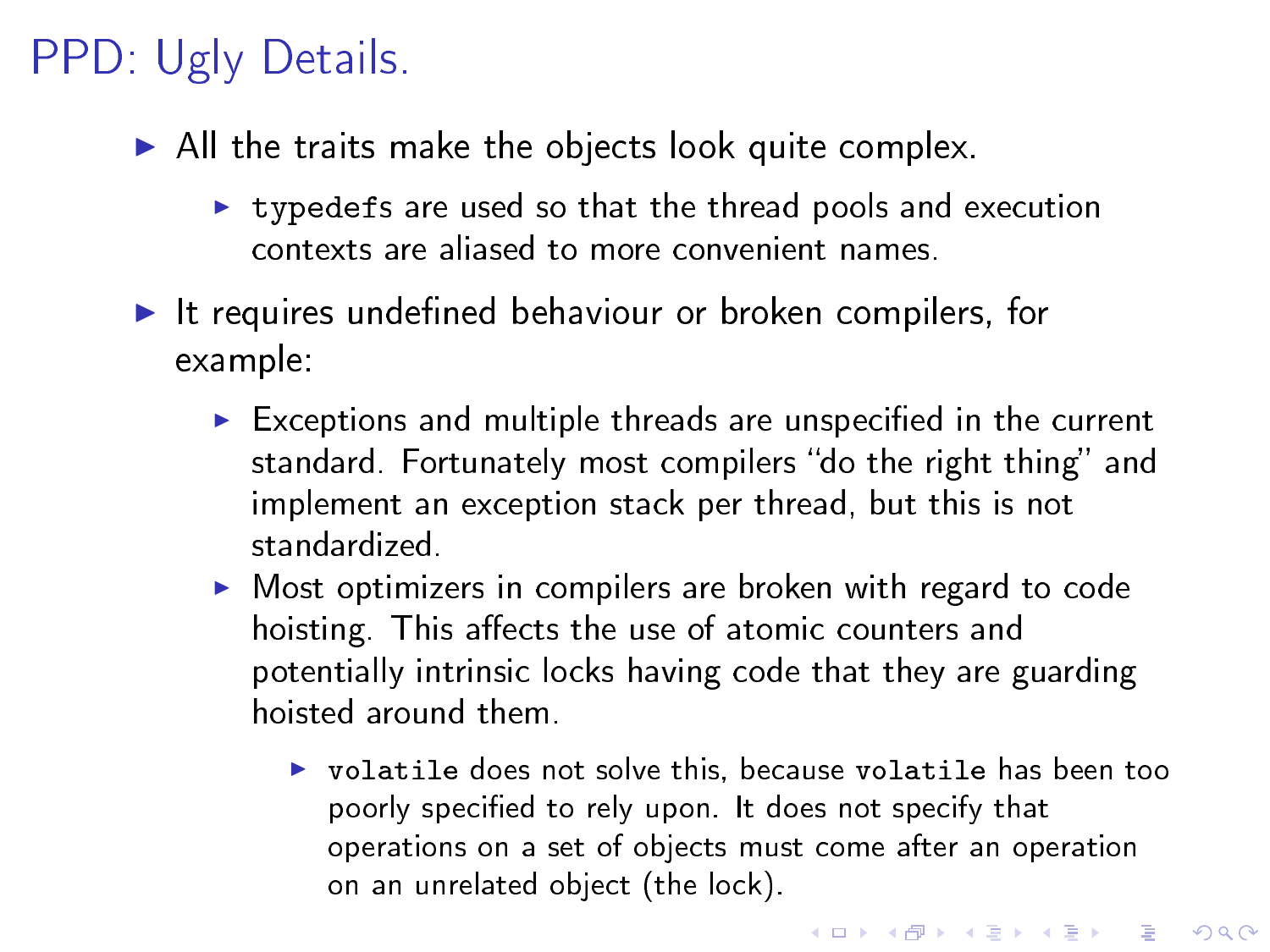## An Examination of Sample Code for STL Usage.

A large code-base that has been developed for over 6 years was examined for the distribution of STL algorithms used within it to guide implementation of algorithms within PPD. The target code-base consisting of over 180 projects was examined for usages of 66 of the STL algorithms. The distribution is:

<span id="page-18-0"></span>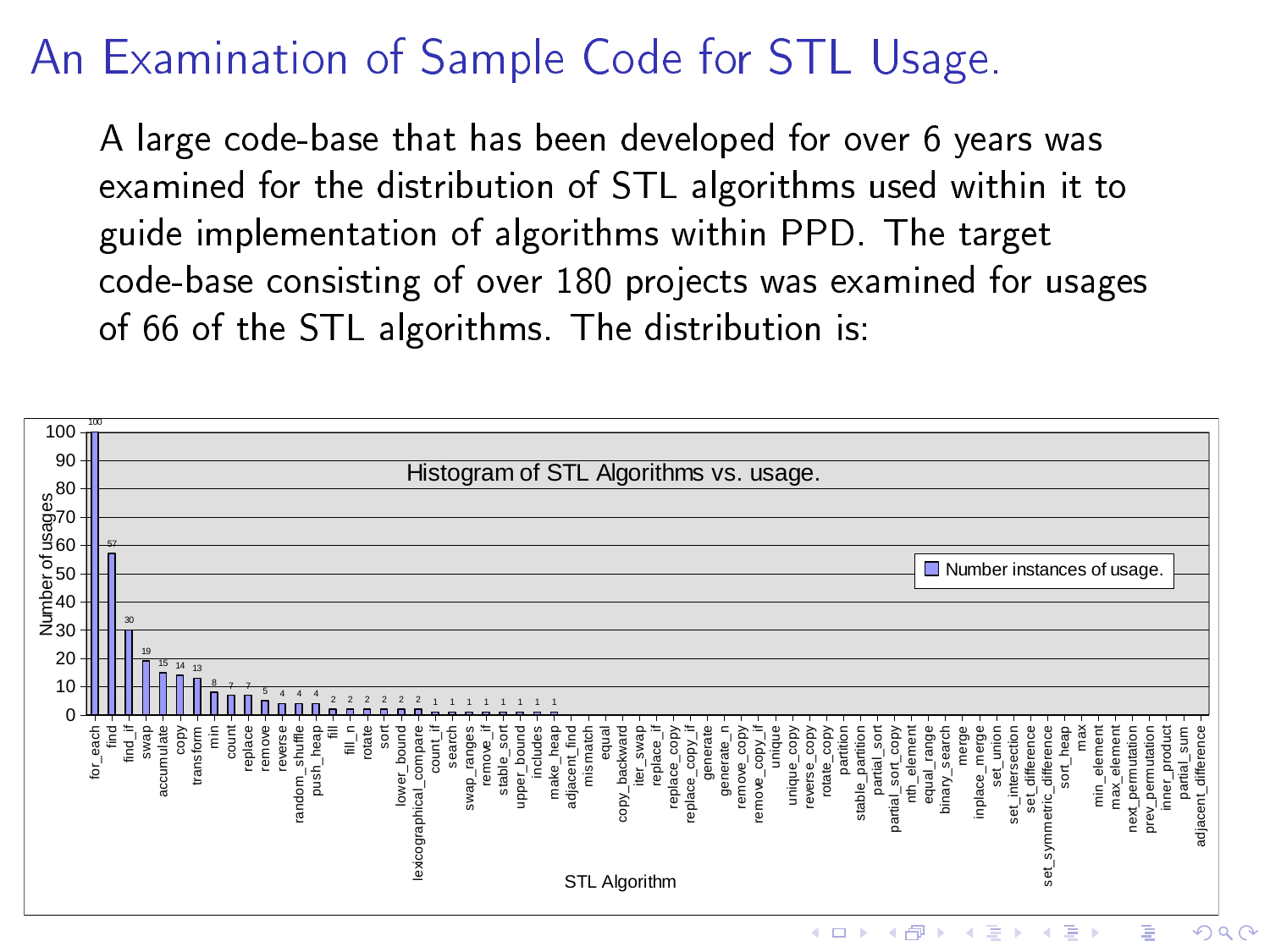# PPD: The STL-style Parallel Algorithms.

That analysis, amongst other reasons lead me to implement:

- 1. for each
- 2. count\_if and count (which is trivially based on count\_if)
- 3. transform (both overloads)
- 4. copy (trivially based upon transform)
- 5. accumulate (both overloads)

Which means I should cover over 45% of the cases in the code-base examined.

- $\blacktriangleright$  Why no find/replace/sort/merge?
	- $\blacktriangleright$  I haven't got around to implementing optimal versions of them yet:
		- $\triangleright$  merge is easy for implementing an optimal algorithm,
		- $\triangleright$  find/replace/sort are harder because there is a lot of literature regarding implementing these.
- <span id="page-19-0"></span>► So I'm missing an important 30% of ca[se](#page-18-0)s[.](#page-20-0)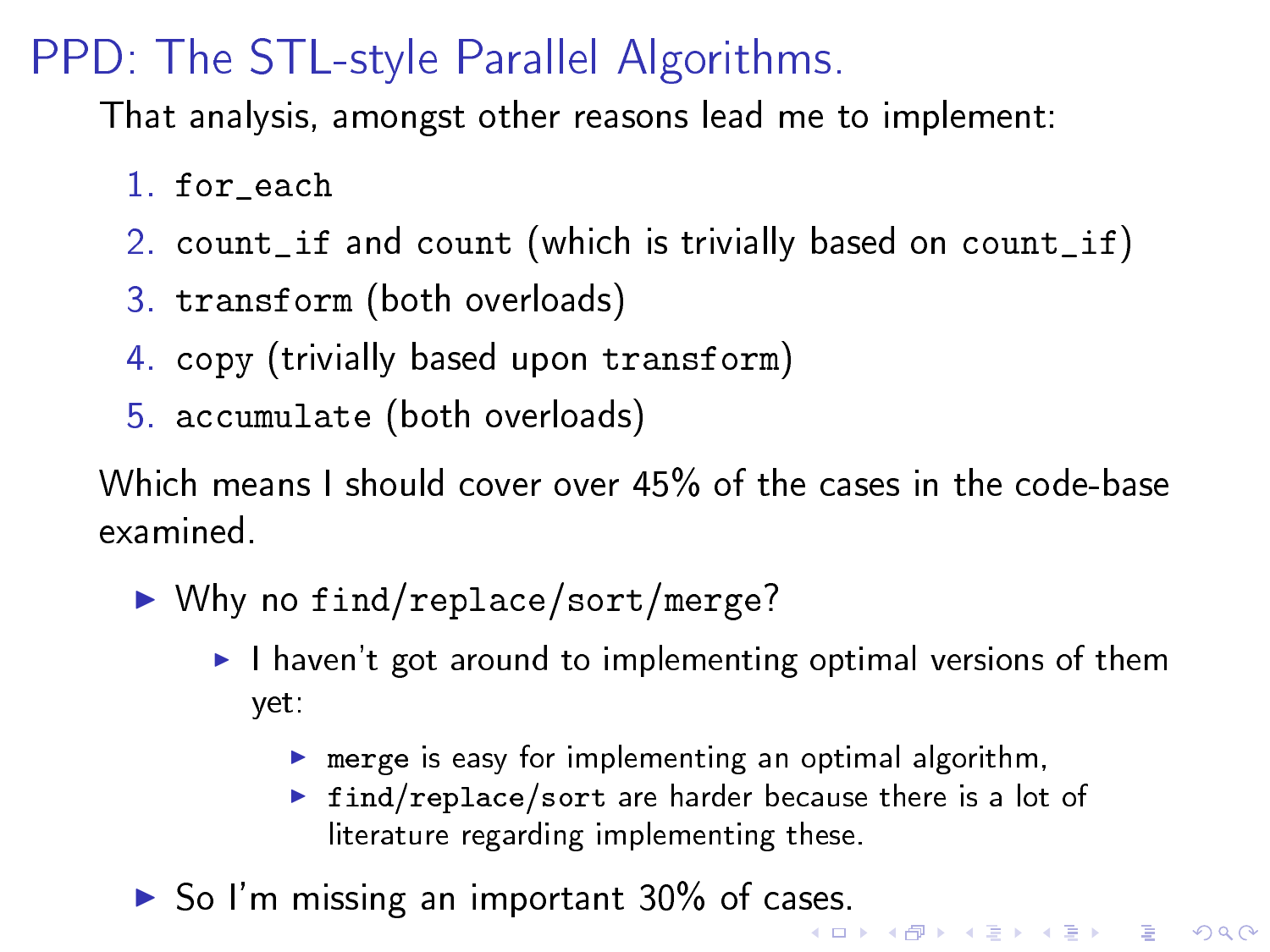## PPD: Technical Details, Theorems.

Due to the restricted properties of the execution contexts and the thread pools a few important results arise:

- 1. The thread schedule created is only an acyclic, directed graph. In fact it is a tree.
- 2. From this property I have proved that the schedule PPD generates is deadlock and race-condition free. $^2$
- 3. Moreover in implementing the STL-style algorithms those implementations are optimal, in a mathematical sense, i.e. there are provable bounds on both the execution time and minimum number of processors required to achieve that time<sup>3</sup>.

http://libjmmcg.sourceforge.net/accu09\_draft\_paper.pdf

 $^2$ Interested in the details? Ask me later, in the bar. A paper will be published in some journal on this, possibly CVu or Overload, until then you can download a draft from:

<span id="page-20-0"></span><sup>&</sup>lt;sup>3</sup> Much of this has come from "Efficient Parallel Algorithms", Alan Gibbons & Wojciech Rytter, for which I am grateful to Mart[in](#page-19-0) [Wa](#page-21-0)[pl](#page-19-0)[ing](#page-20-0)[t](#page-21-0)[on.](#page-0-0) I we have seen to a second state in the second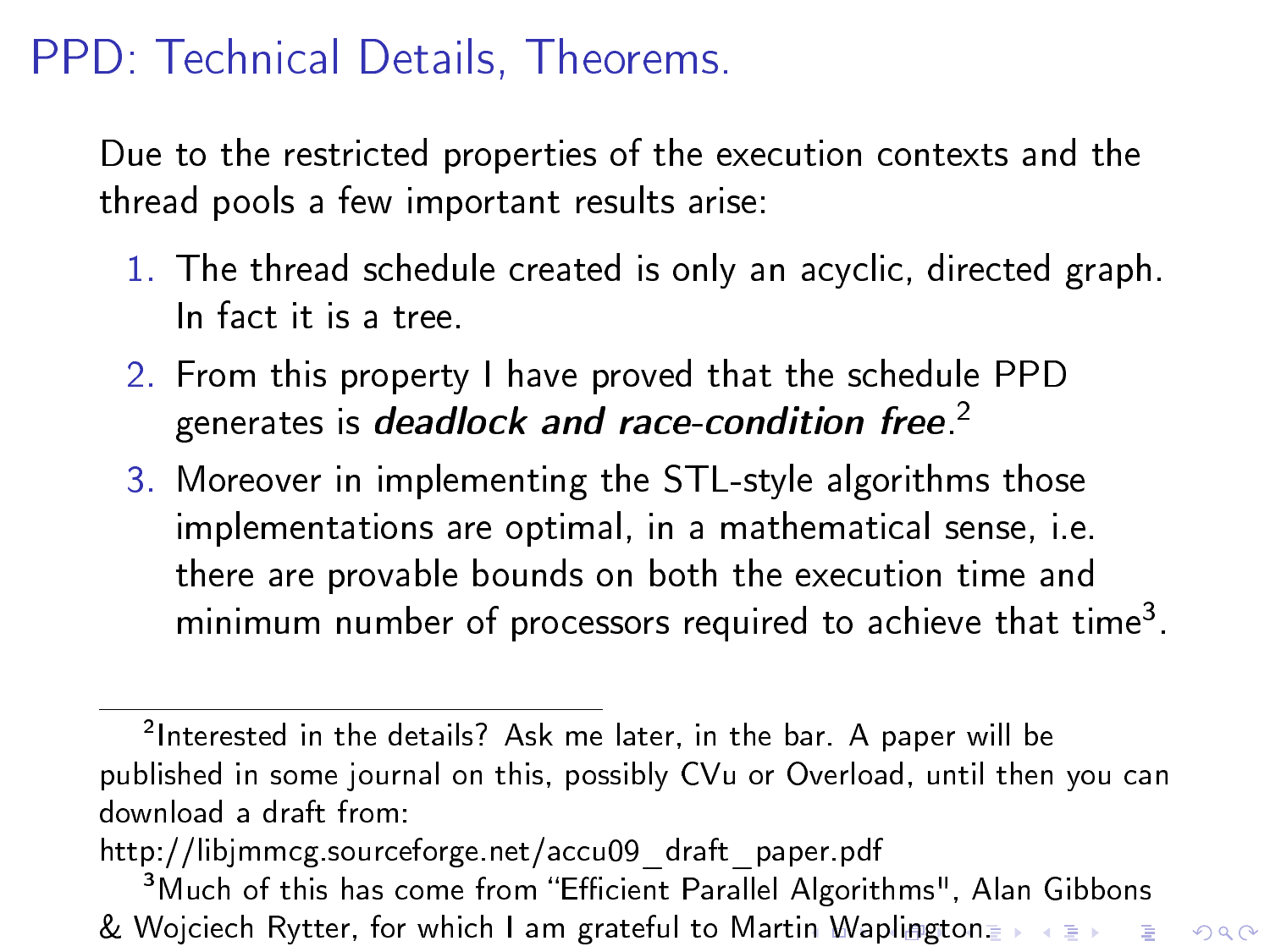PPD: The Key Theorems: Deadlock & Race-Condition Free.

#### 1. Deadlock Free:

#### Theorem

That if the user refrains from using any other threading-related items or atomic objects other than those provided by PPD, for example those in [26](#page-25-0) and [28,](#page-27-0) then they can be guaranteed to have a schedule free of race conditions.

2. Race-condition Free:

#### Theorem

<span id="page-21-0"></span>That if the user refrains from using any other threading-related items or atomic objects other than those provided by PPD, for example those in [26](#page-25-0) and [28,](#page-27-0) and that the work they wish to mutate may not be aliased by another object, then the user can be guaranteed to have a schedule free of race conditions.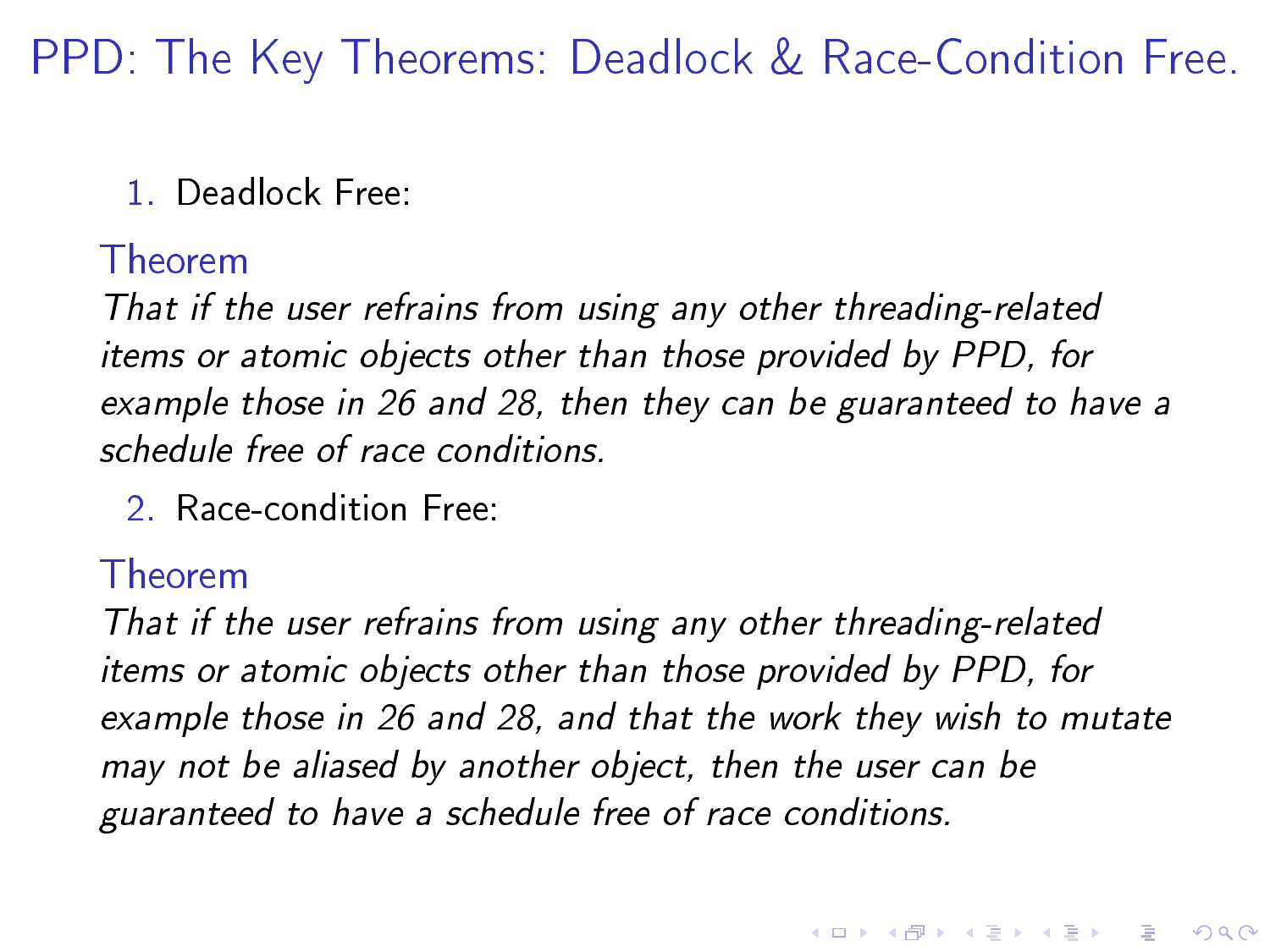PPD: The Key Theorems: Optimal Schedule with Futures.

#### Theorem

If the user only uses the threading-related items provided by the execution contexts, then the schedule of the work transferred to PPD will be executed in no worse an algorithmic order than that of the schedule implemented by the programmer.

- $\triangleright$  Note that the user might implement code that orders the transfers of work in a sub-optimal manner, PPD has very limited abilities to improve automatically that arrangement of work.
- $\blacktriangleright$  This theorem states that once the work has been transferred, PPD will not add any further sub-optimal algorithmic delays, but might add some constant-order delay.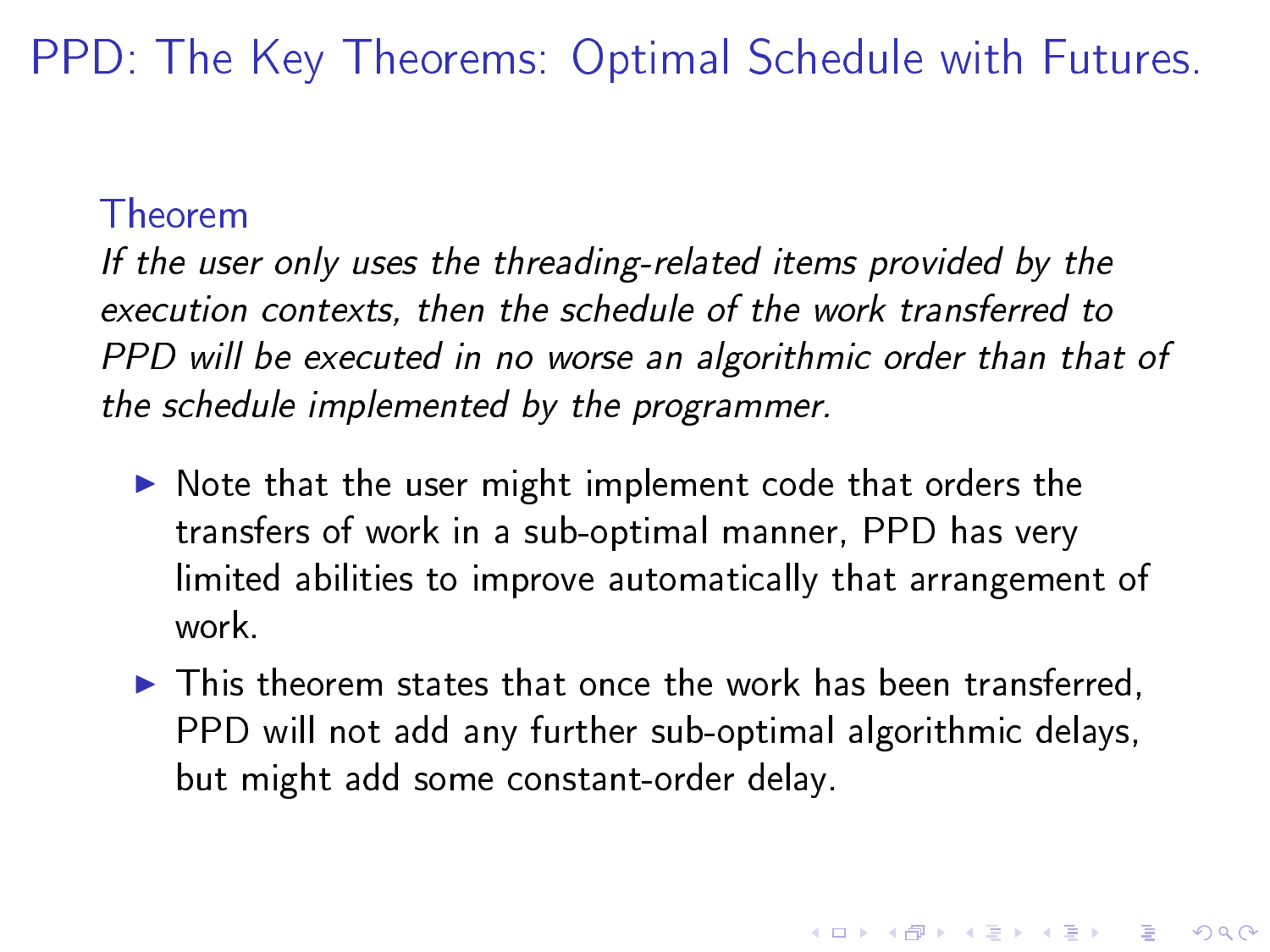PPD: A Corollary: Optimal Schedule with STL-style algorithms.

### **Corollary**

If the user uses the adaptors, for the STL collections, with CREW-PRAM semantics, and uses the STL-style algorithms, for example [28,](#page-27-0) then the scheduling algorithm implemented within PPD guarantees the following bounds will hold on that schedule:

- 1. That the optimal time in which n-items of work on m-processors will be executed is:  $\lceil \frac{n}{n} \rceil$  $\left\lfloor \frac{n}{m} \right\rceil - 1 + \log m$
- 2. That the optimal number of processors with which to execute that work is:  $\left\lceil \frac{n}{\log n} \right\rceil$  $\frac{n}{\log n}$

**KORKAR KERKER EL VOLO** 

3. That using at least the optimal number of processors, the optimal time is:  $\lceil \log n \rceil$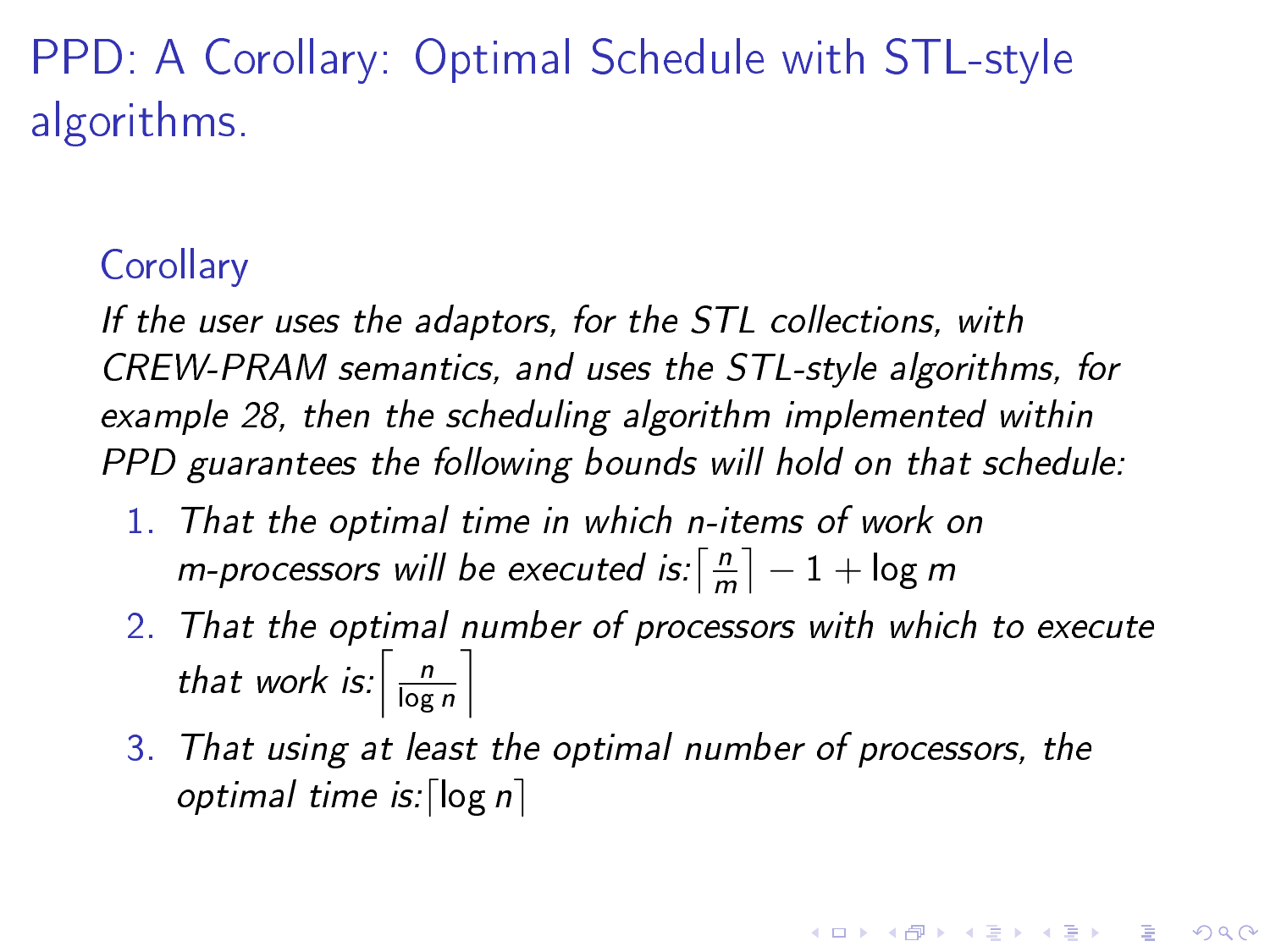# PPD: A Result of the Optimality Theorems.

If PPD is used for scheduling multi-threaded code then:

### **Corollary**

Using any of the features of PPD will add at worst a  $\lceil \log n \rceil$  time to the schedule, which is also the optimal time, then using any other additional threading schedule is likely to make that aggregate schedule worse.

- $\blacktriangleright$  i.e. PPD will not make your chosen parallel schedule sub-optimal.
- If you can express your parallel schedule in PPD, then those portions expressed using PPD will use an optimal schedule.
	- $\triangleright$  But that doesn't mean that just because you use PPD, your chosen parallel schedule will be optimal.

That's enough theory after lunch, I'll stop waving my hands! What about using PPD...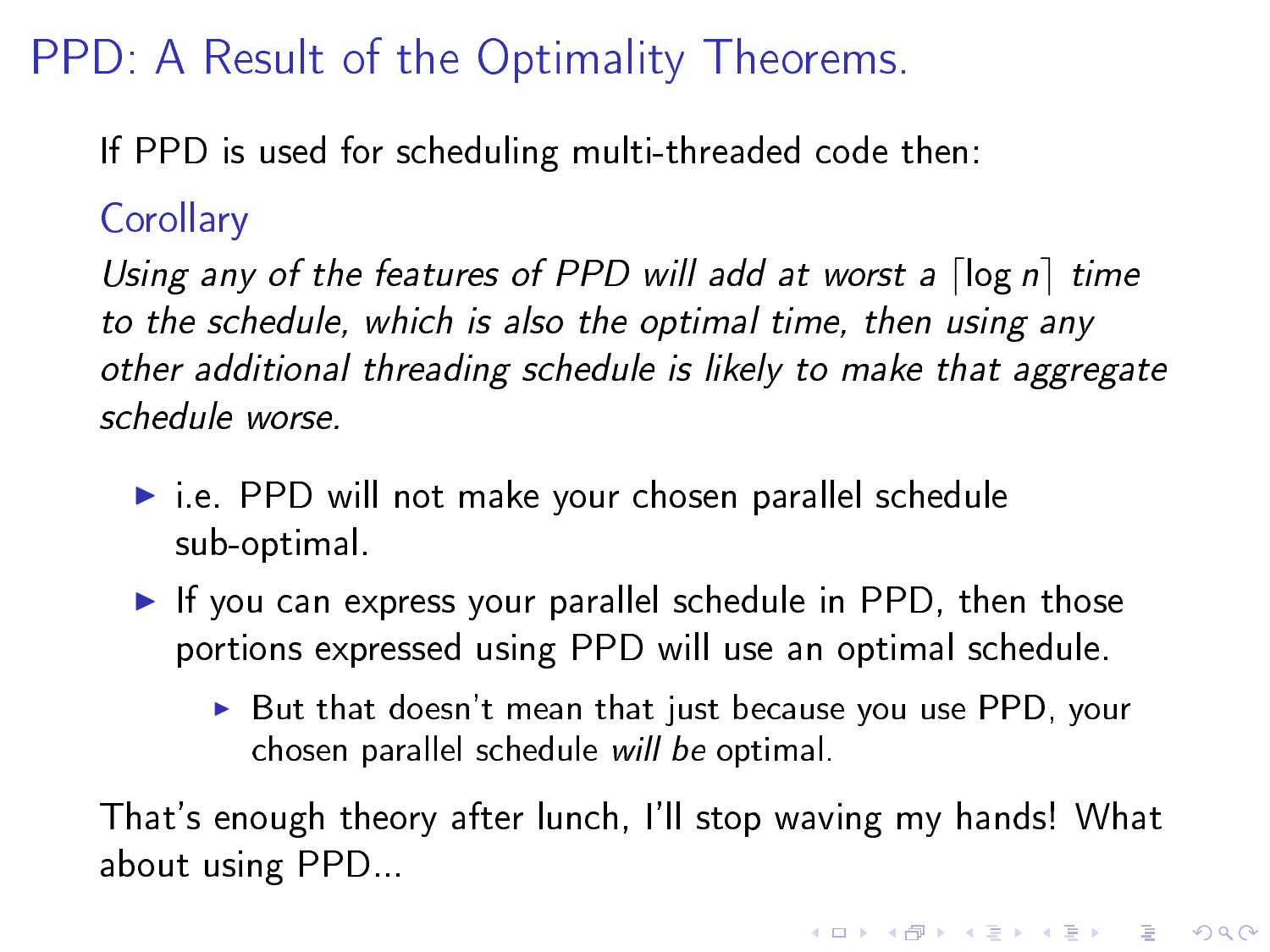PPD: Basic Example using execution\_contexts.

```
Listing 1: General-Purpose use of a Thread Pool and Future.
struct res t \{int ii \frac{1}{2}} ;
struct work type {
          typed ef res_t result_type;
          void process (result type and) \{\}} ;
pool type pool (2);
async\bar{c} work work ( creator t: : it ( work type ( 1 ) ) ) ;
{\tt execution\_context\_context} ({\tt pool} \ll {\tt join\_c}) \leq {\tt time\_critical} ()\lt < {\tt work});
p o o l . e r a s e ( c o n t e x t ) ;
c o n t e x t −>i ;
```
- In Note the use of a number of typedefs to assist in making the code appear to be readable.
- ▶ The execution\_context is created from adding the wrapped work to the pool.
	- $\blacktriangleright$  The work must be wrapped due to a lack of compiler support: the res\_t, work\_type and process() are some invasive artifacts of the library.
		- $\triangleright$  Not restricted to process (), alternative member functions may be specified. **KOD KARD KED KED E VOOR**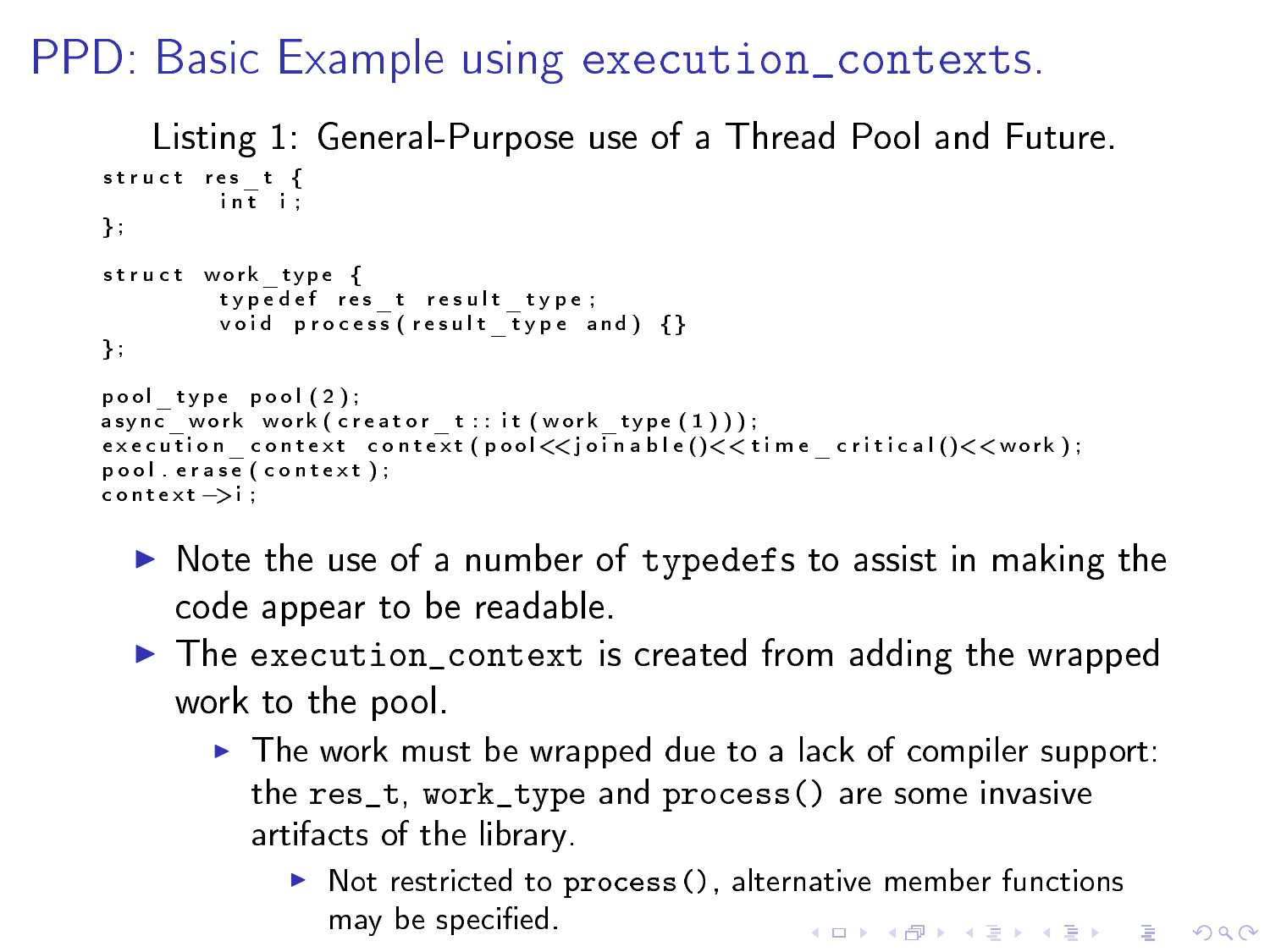### PPD: The typedefs used.

Listing 2: Definitions of the typedefs in the execution context example.

```
\tt type def.pdf : : th read pool <p ool traits : worker threads get work , p ool traits : fixed size
>: tvpe<p o ol^- a d a p t o r \leq g e n e r i c ^- t r a i t s ^- j o i n a b l e > : t y p e <platform api, heavyweight threading, pool traits normal
>
> p o ol_ t y p e ;
typed ef pool type : : async work async work ;
t y p e d e f p o ol _ t y p e : j o i n a b l e j o i n a b l e ;
t y p e d e f p o ol _ t y p e : : c r e a t e < r e s _ t > c r e a t o r _ t ;
type def pool type: : priority \ltpool type : api params type : time critical
> time critical :
typedef pool_type :: execution _context :: type<res_t> execution _context ;
```
- $\blacktriangleright$  Partial specializations weren't available when I started to implement the library, so they look more complex.
- <span id="page-26-0"></span> $\blacktriangleright$  These express the flexibility and optimizations available in the library: this is the primary cause for the apparent complexity of the typedef for the thread\_pool.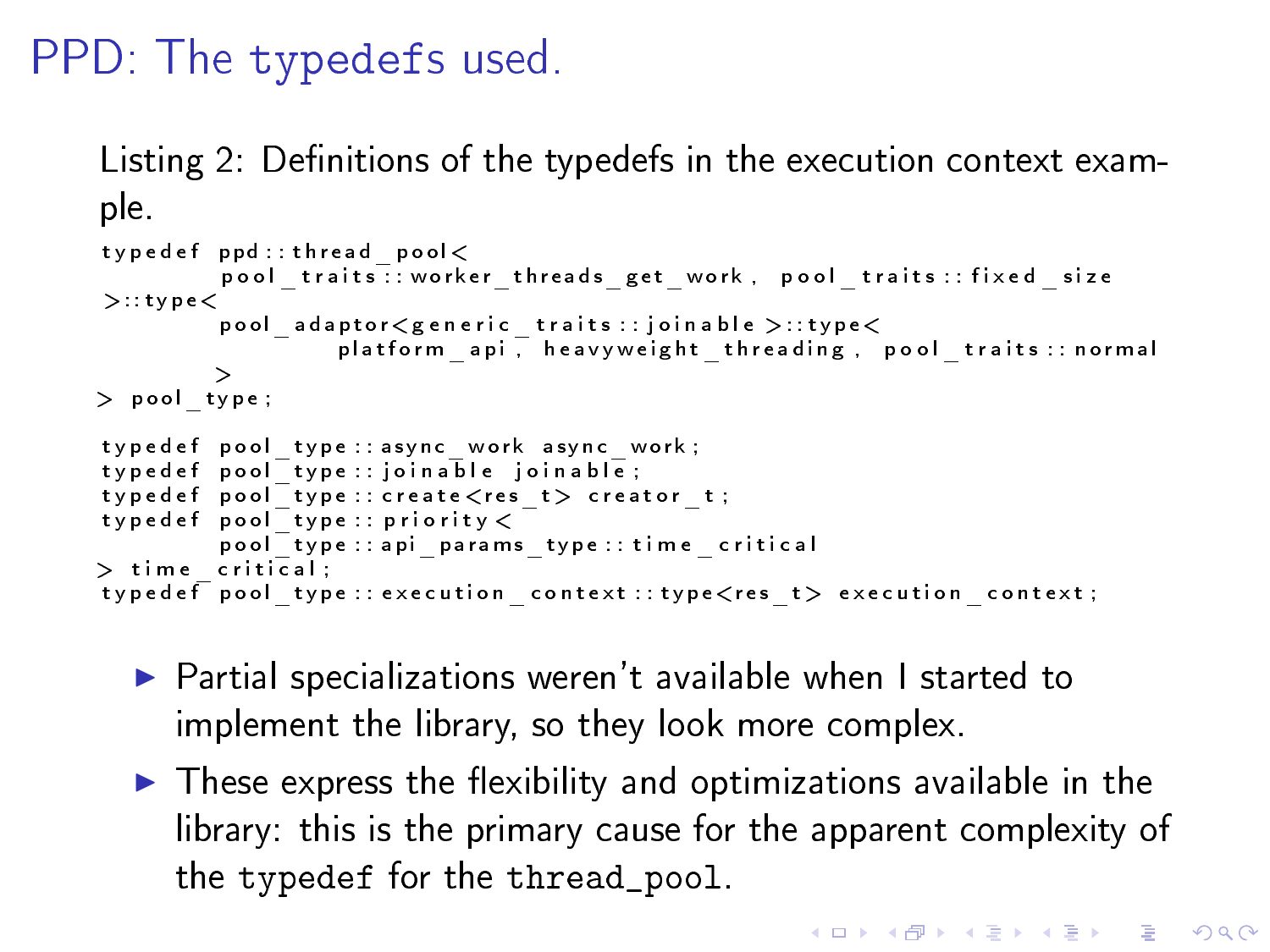# <span id="page-27-0"></span>PPD: Example using for\_each().

Listing 3: For Each with a Thread Pool and Future.

```
type def ppd:: safe colln <v ector \langle in t \rangle, exception,
         lock traits : critical section lock type
> vtr colln t;
typedef pool type : execution context <void > execution context ;
struct accumulatestatic int last;
         void operator () (int t) { last+=t; };
} ;
vtr colln t v;
v push back ( 1 ) ;
v push back ( 2 ) ;
execution context context (pool \ll join able ()\ll pool for each (v accumulate ());
∗ c o n t e x t ;
```
- $\blacktriangleright$  The safe\_colln adaptor provides the lock for the collection, in this case a simple EREW lock.
- <span id="page-27-1"></span>In The for each() returns an execution context:
	- $\blacktriangleright$  The input collection has a read-lock taken on it.
	- $\blacktriangleright$  Released when all of the asynchronous applications of the functor have completed, when the read-lock has been dropped.
	- It makes no sense to return a random [co](#page-26-0)[py](#page-28-0) [o](#page-26-0)[f t](#page-27-1)[he](#page-28-0) [in](#page-0-0)[pu](#page-36-0)[t f](#page-0-0)[un](#page-36-0)[cto](#page-0-0)[r.](#page-36-0)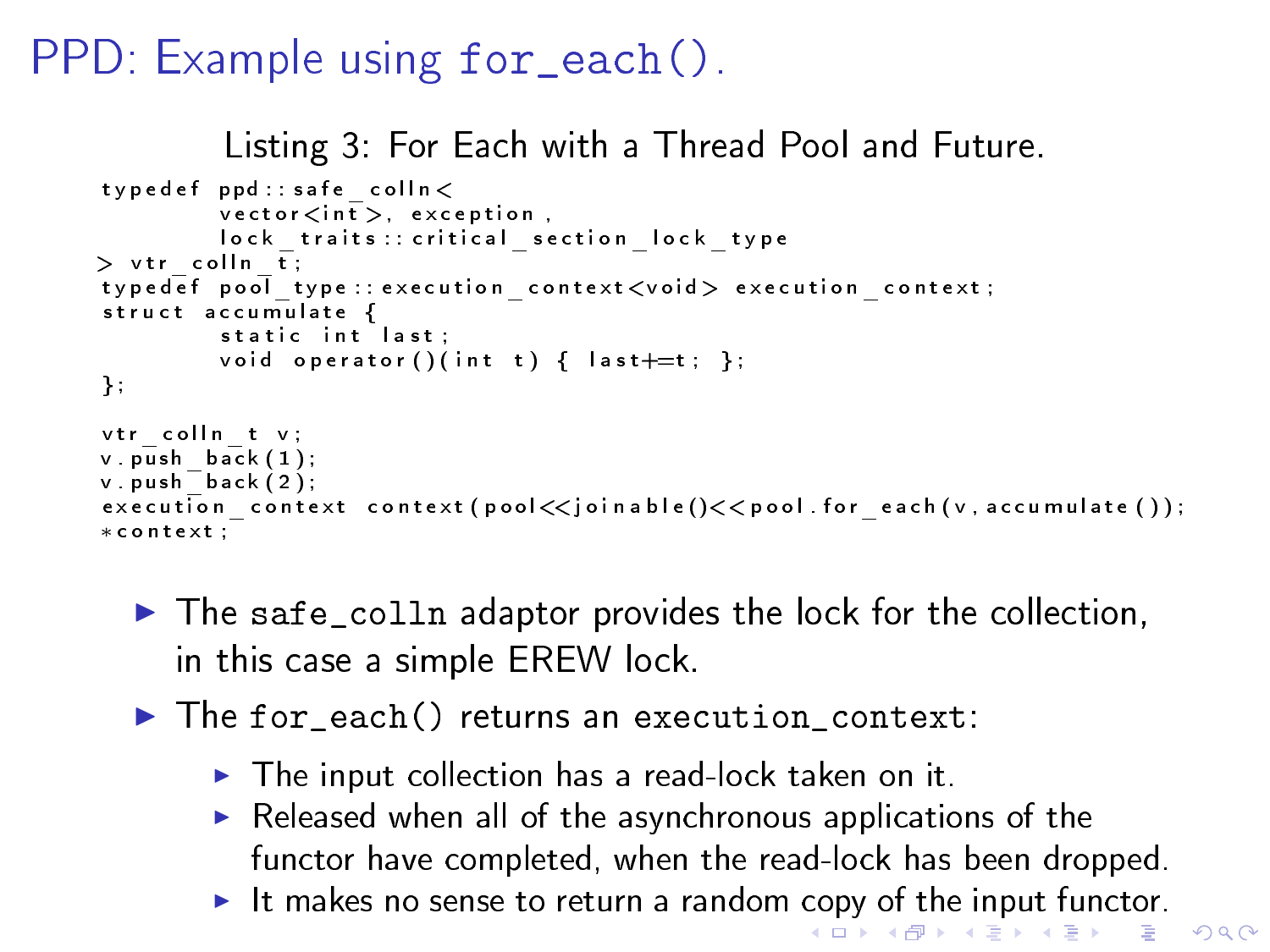# PPD: Example using transform().

```
Listing 4: Transform with a Thread Pool and Future.
type def ppd:: safe colln <v ector \lt in \overline{t} > exception
             ppd :: l o ck :: rw<l o c k _ t r ait s >: : d e c a y in g _ w r it e ,<br>ppd :: l o c k :: rw<l o c k _ t r ait s >: : r e a d
> vtr1 colln t;
vtr colln t v;
v push \overline{b}ack (1) ;
v . push_back ( 2 ) ;
v \, \text{tr} \, 1 \quad \text{coll} \, \text{n} \quad t \quad v \quad \text{out} ;
execution context context (
             pool \ll join a ble () \ll pool transform (
                          v, v_ out, std:: negate \lt vtr _ colln t:: value type >())
) ;
∗ c o n t e x t ;
```
- In this case vtr1 colln t provides a CREW lock on the collection. v\_out is re-sized, then the write-lock atomically decays to a read-lock.
- <span id="page-28-0"></span> $\blacktriangleright$  The transform() returns an execution context:
	- $\blacktriangleright$  Released when all of the asynchronous applications of the unary operation have completed & the read-locks have been dropped.
	- $\blacktriangleright$  $\blacktriangleright$  $\blacktriangleright$  Similarly, it makes no sense to return [a](#page-27-1) ran[d](#page-27-1)[om](#page-28-0)[ite](#page-0-0)[rat](#page-36-0)[or.](#page-0-0)  $\blacktriangleright$   $\blacktriangleright$   $\vartriangleleft \vartriangleleft$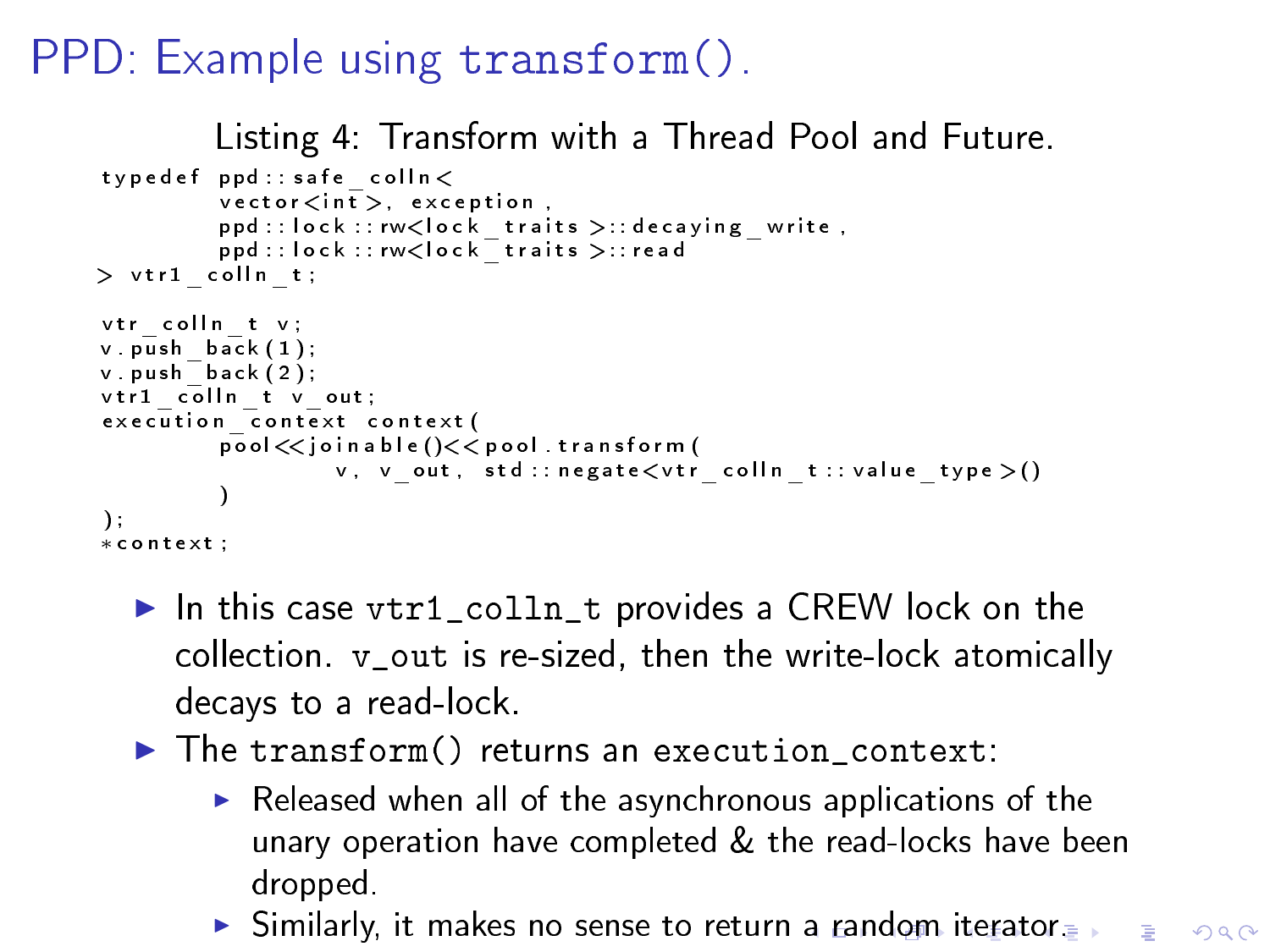# PPD: Example using accumulate().

```
Listing 5: Accumulate with a Thread Pool and Future.
typed ef pool type :: count t <v tr\overline{c} ollnt, long
\gt:: execution context execution context;
vtr colln t v;
v push \overline{b}ack (1) ;
v push \bar{b} ack ( 2 ) ;
execution context context (
            \overline{\text{pool}} . a c c um ulate (\overline{v}, 1, \text{std} : \text{plus} \leq \text{type} name vtr coll n t \text{true} type \geq ())
\mathcal{E}\text{context} \rightarrow \text{get} ();
```
- <span id="page-29-0"></span> $\blacktriangleright$  The accumulate() returns an execution\_context:
	- $\triangleright$  Note the use of the count\_t type: it contains a specialized counter that atomically accrues the value using suitable locking according to the API and type.
		- ▶ PPD also implements count () and count\_if(), but I omitted examples, for brevity.
	- $\blacktriangleright$  Released when all of the asynchronous applications of the binary operation have completed & the read-lock is dropped.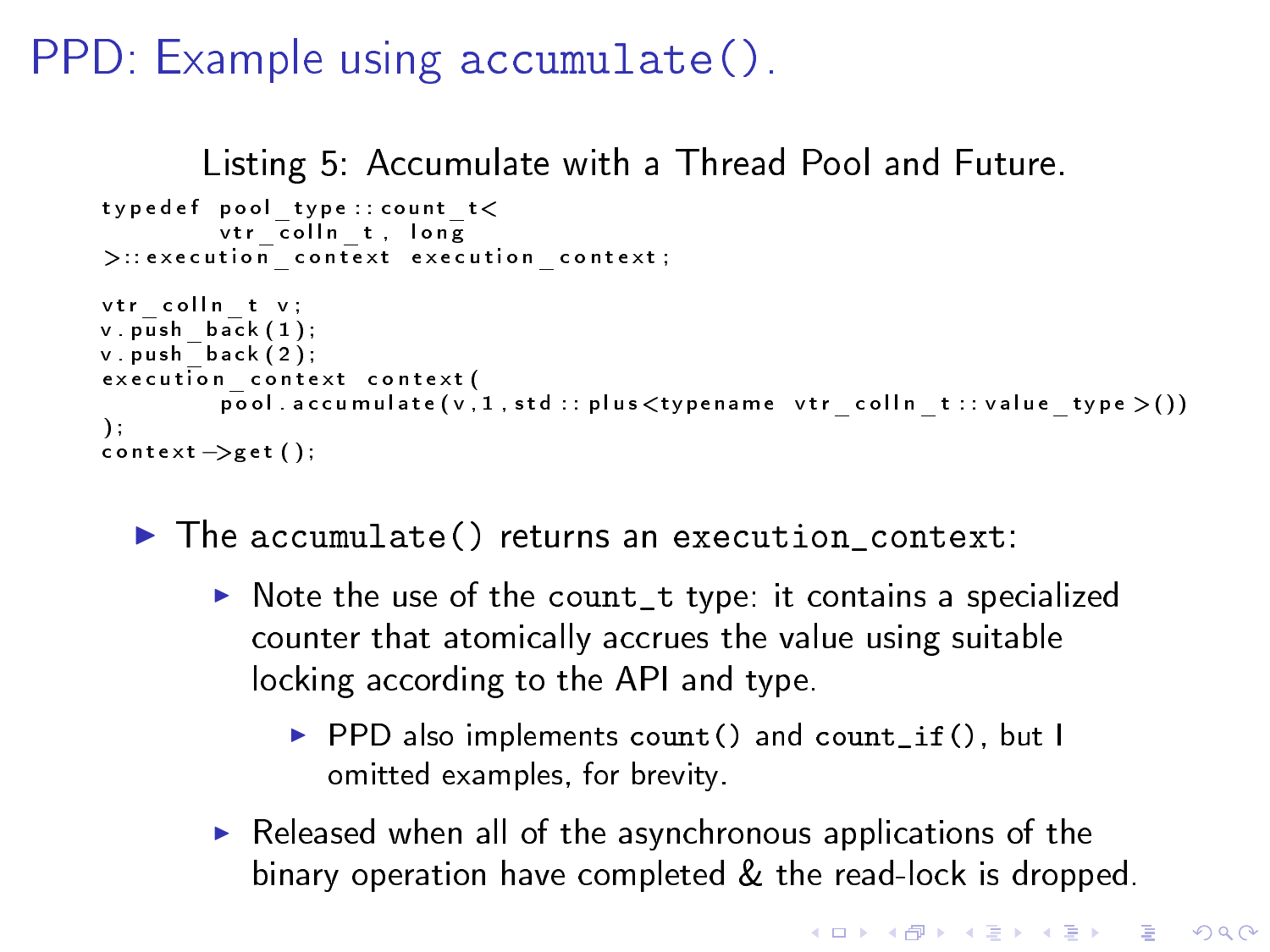# PPD: Some Thoughts Arising from the Examples.

- $\blacktriangleright$  That the read-locks on the collections assist the user in avoiding operations on the collections that might invalidate iterators on those collections, when they should use EREW locks.
- $\blacktriangleright$  That the operations applied to the elements of the collections by the algorithms are themselves thread-safe in some manner and do not affect the validity of iterators on those collections.
- $\blacktriangleright$  The user may call many STL-style algorithms in succession, each one placing work into the thread pool to be operated upon, and later recall the results or note the completion of those operations via the returned execution\_contexts.
	- $\blacktriangleright$  This allows the user to fill the thread pool with work and maintain high throughput.
	- But this implies that the work that is done on each iterator is more costly than the synchronization and thread-management operations that are incurred. This is unlikely for such simple algorithms as  $count()$  and  $copy()$ . 4 D X 4 P X 3 X 4 B X 3 B X 9 Q Q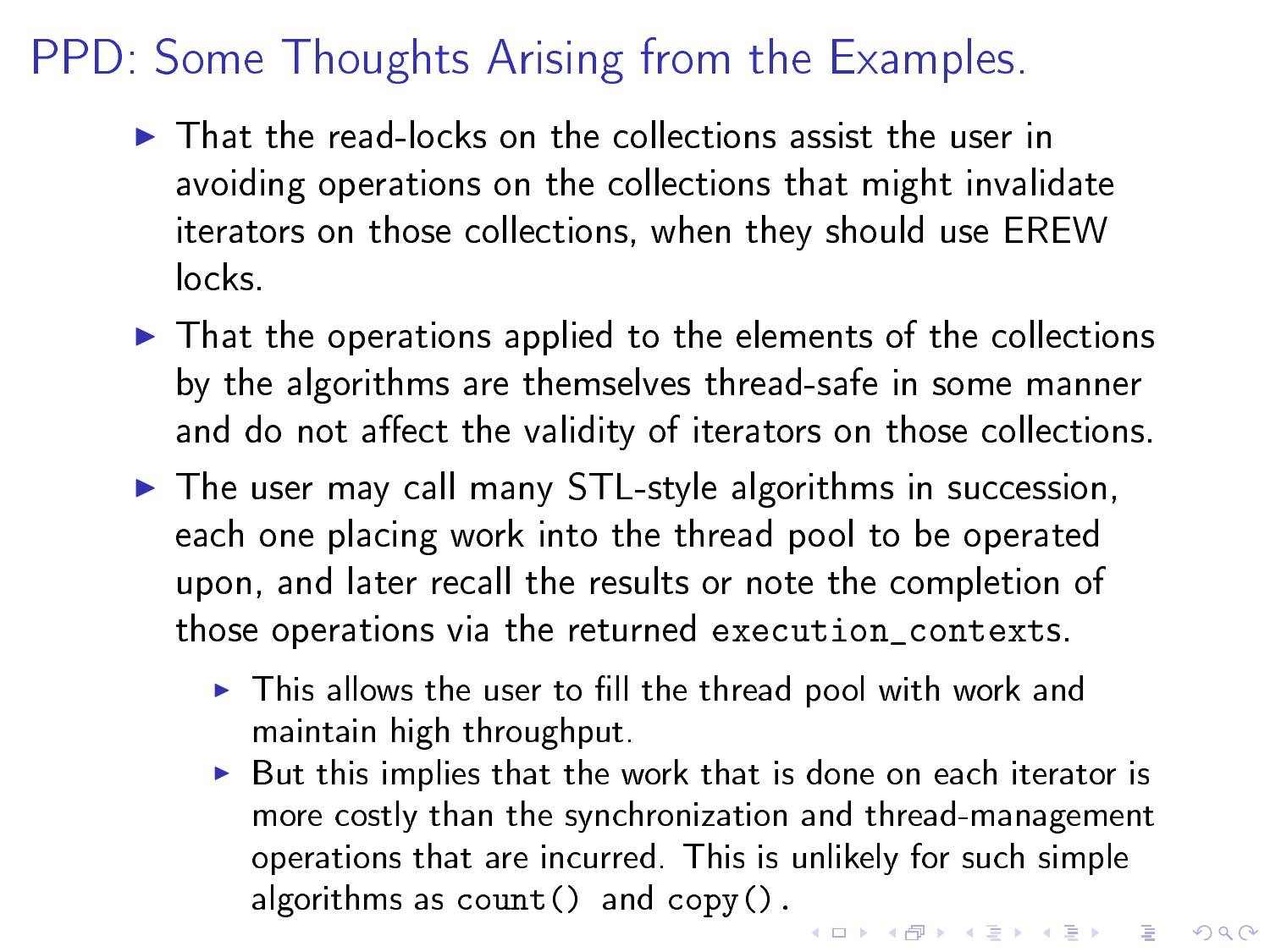# PPD: Sequential Operation.

Recall the thread\_pool typedef that contained the API and threading model:

```
Listing 6: Definitions of the typedef for the thread pool.
type def ppd:: thread pool<
           \mathsf{pool\_ traits} : worker _threads _get _work , pool _traits : : fixed _size
>::type<pool_adaptor<generic_traits : : joinable >: : type<<br>platform_api,heavyweight_threading,pool_traits : : normal
          >
> pool type;
```
To make the thread\_pool and therefore all operations on it sequential, and remove all threading operations, one merely needs to replace the trait heavyweight\_threading with the trait sequential.

- It is that simple, no other changes need be made to the client code, so all threading-related bugs have been removed.
- $\blacktriangleright$  This makes debugging significantly easier by separating the business logic from the threading algorithms.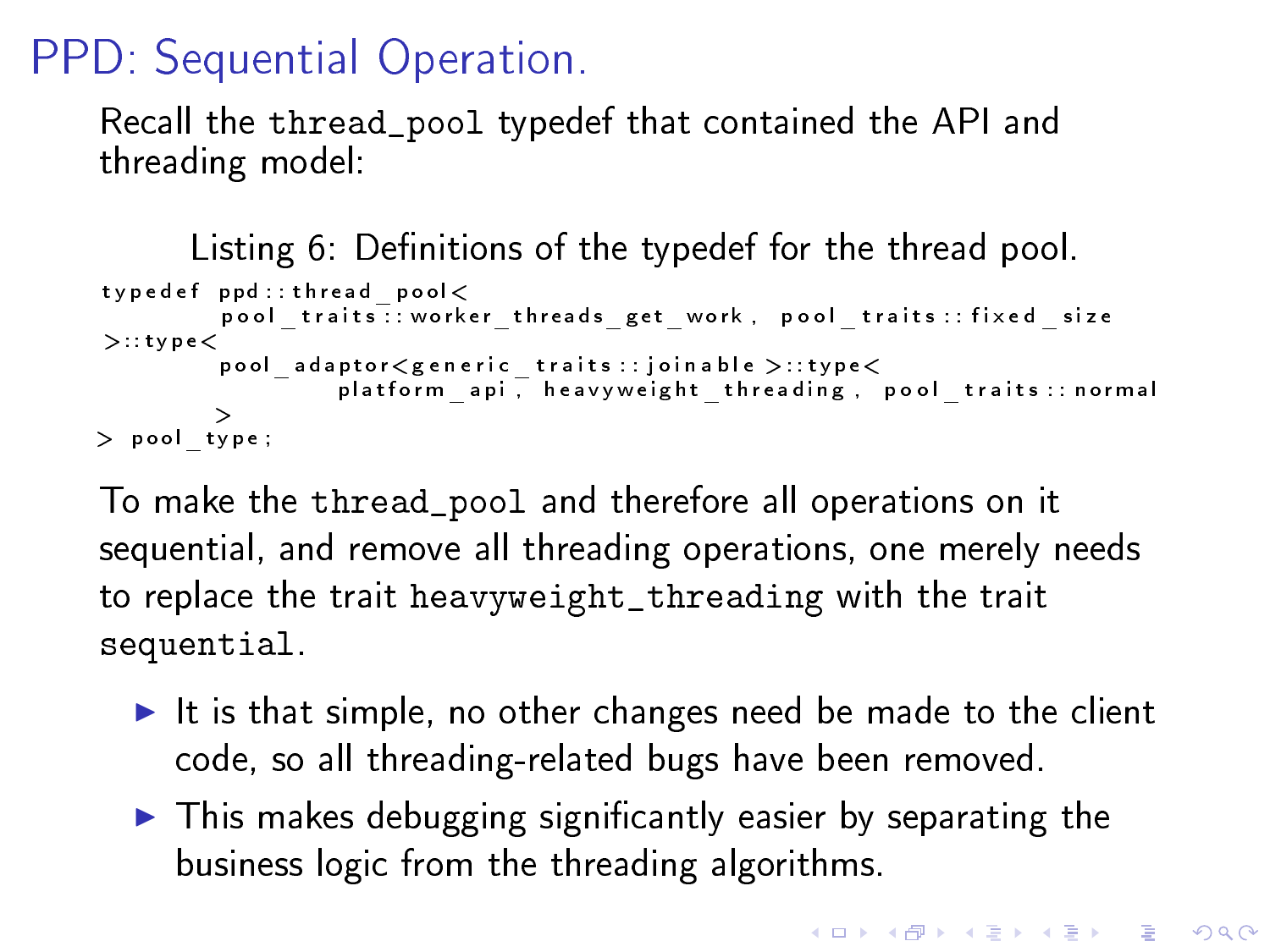### PPD: Other Features.

Able to provide estimates of:

- $\blacktriangleright$  The optimal number of threads required to complete the current work-load.
- $\blacktriangleright$  The minimum time to complete the current work-load given the current number of threads.

This could provide:

- $\blacktriangleright$  An indication of soft-real-time performance.
	- $\blacktriangleright$  Furthermore this could be used to implement dynamic tuning of the thread pools.

**A DIA K PIA K E A LE A DIA K E A VION**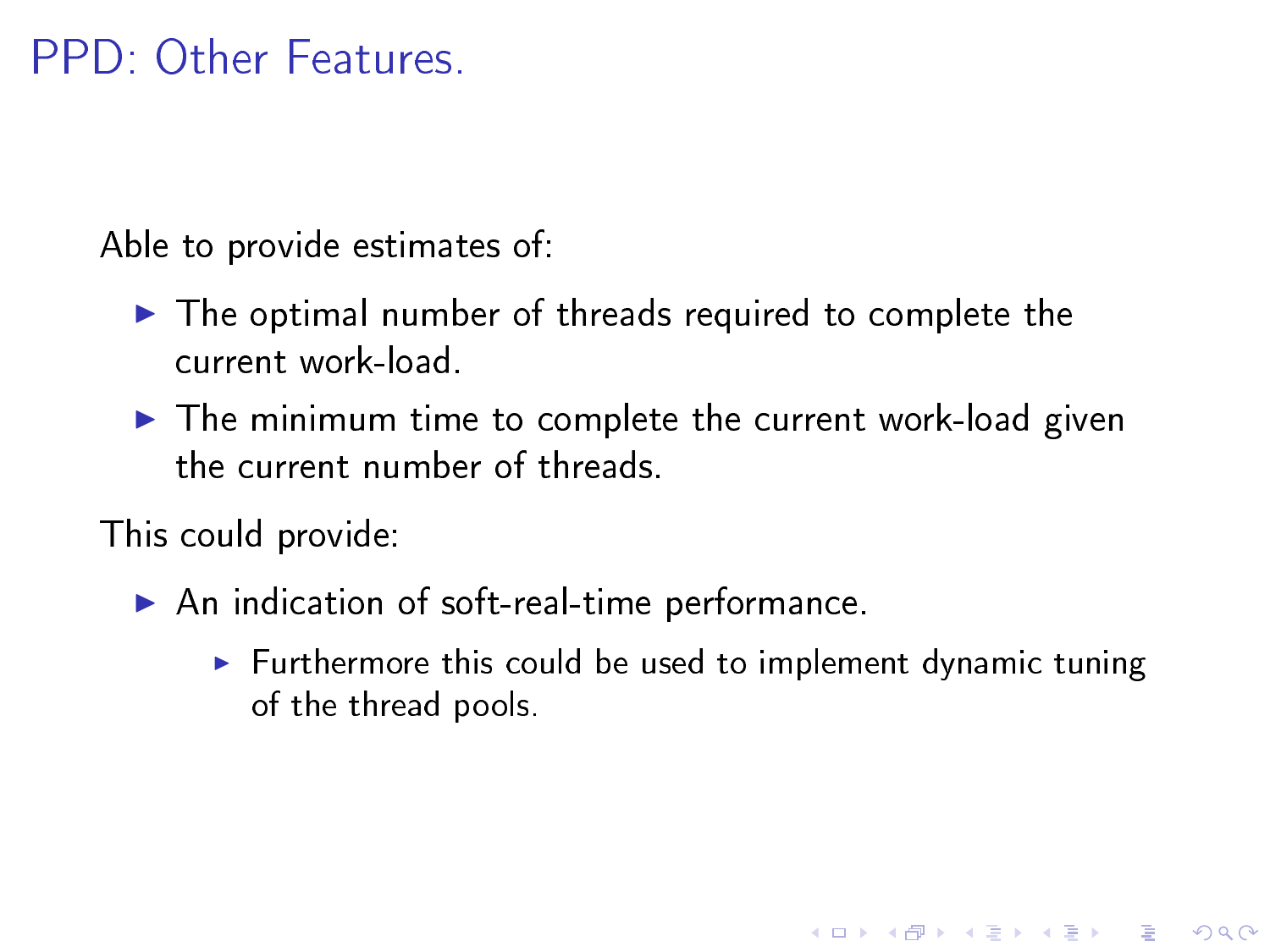### PPD: Limitations.

- 1. The test cases are trivial:
	- $\blacktriangleright$  They have some coverage, but needs more sophisticated test cases - library may not be bug-free.
- 2. The implementation of all of the various types of thread pool are not complete.
- 3. The missing STL algorithms:
	- $\blacktriangleright$  The lack of find(), merge(), sort(), merge() etc., algorithms means that PPD misses covering some 30% of instances of usage of these algorithms in the example code-base.
- 4. Linking to a good-quality multi-threaded memory manager would be useful, such as Hoard, but this is optional.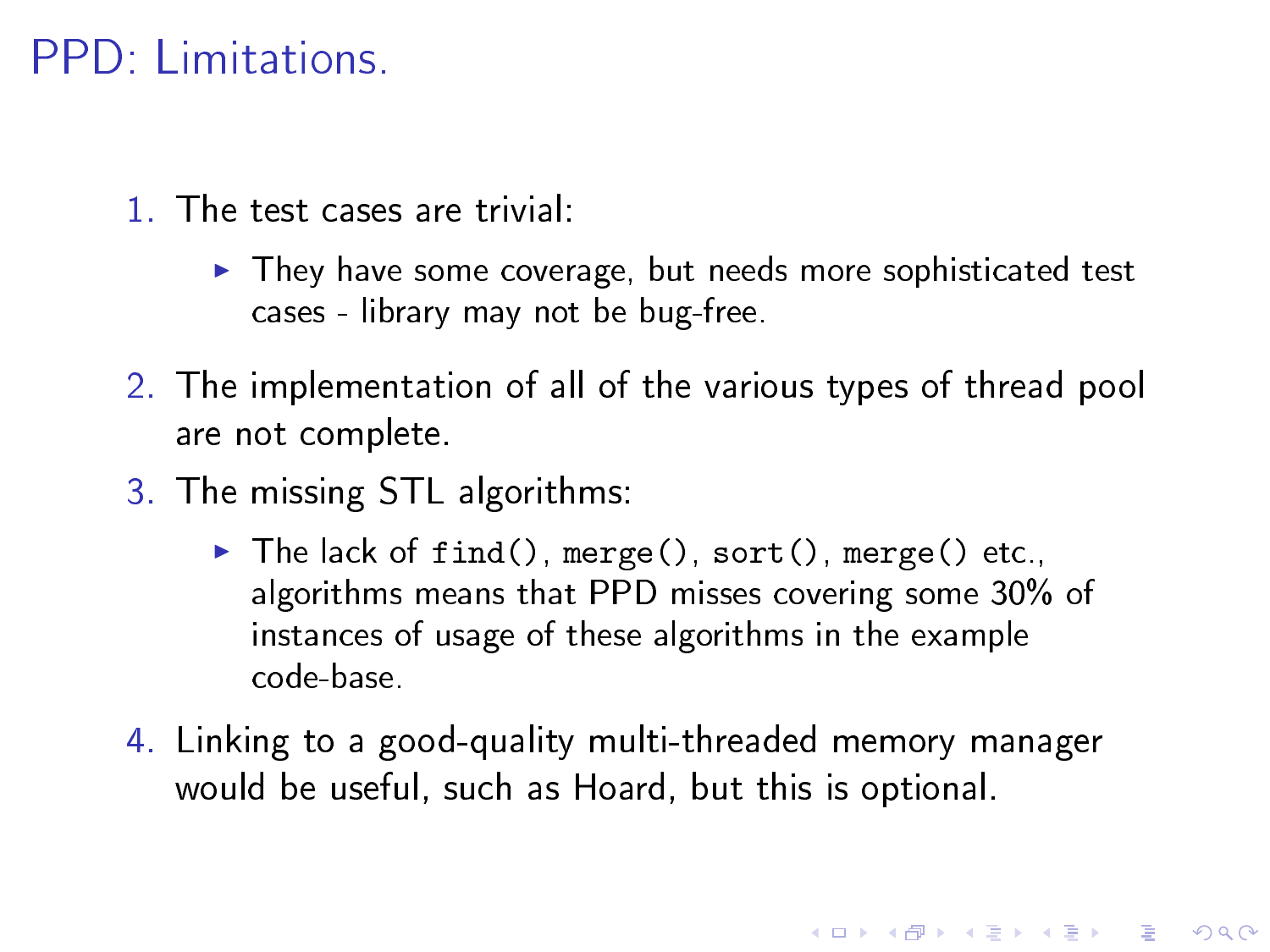### PPD: Cross-Platform Issues.

Not actually cross platform!

- $\triangleright$  Different qualities of C++ compilers (G++ vs MSVC++) conspire to defeat this ability (lack of two-phase look up, compiler bugs, repeated re-compilation against alternate platforms, etc, etc).
	- $\blacktriangleright$  Always a moving target, upgrading sometimes means regressions in the compilers.
	- $\blacktriangleright$  This has been a major stumbling block, requiring almost continual retesting.
		- $\blacktriangleright$  I should not have attempted to design the library with a large code-base of cross-platform code, and a thin layer to normalise the APIs. I should have reimplemented the library for each API.
		- $\blacktriangleright$  This is a quality of implementation issue relating to the compilers, not an issue relating to the  $C++$  language.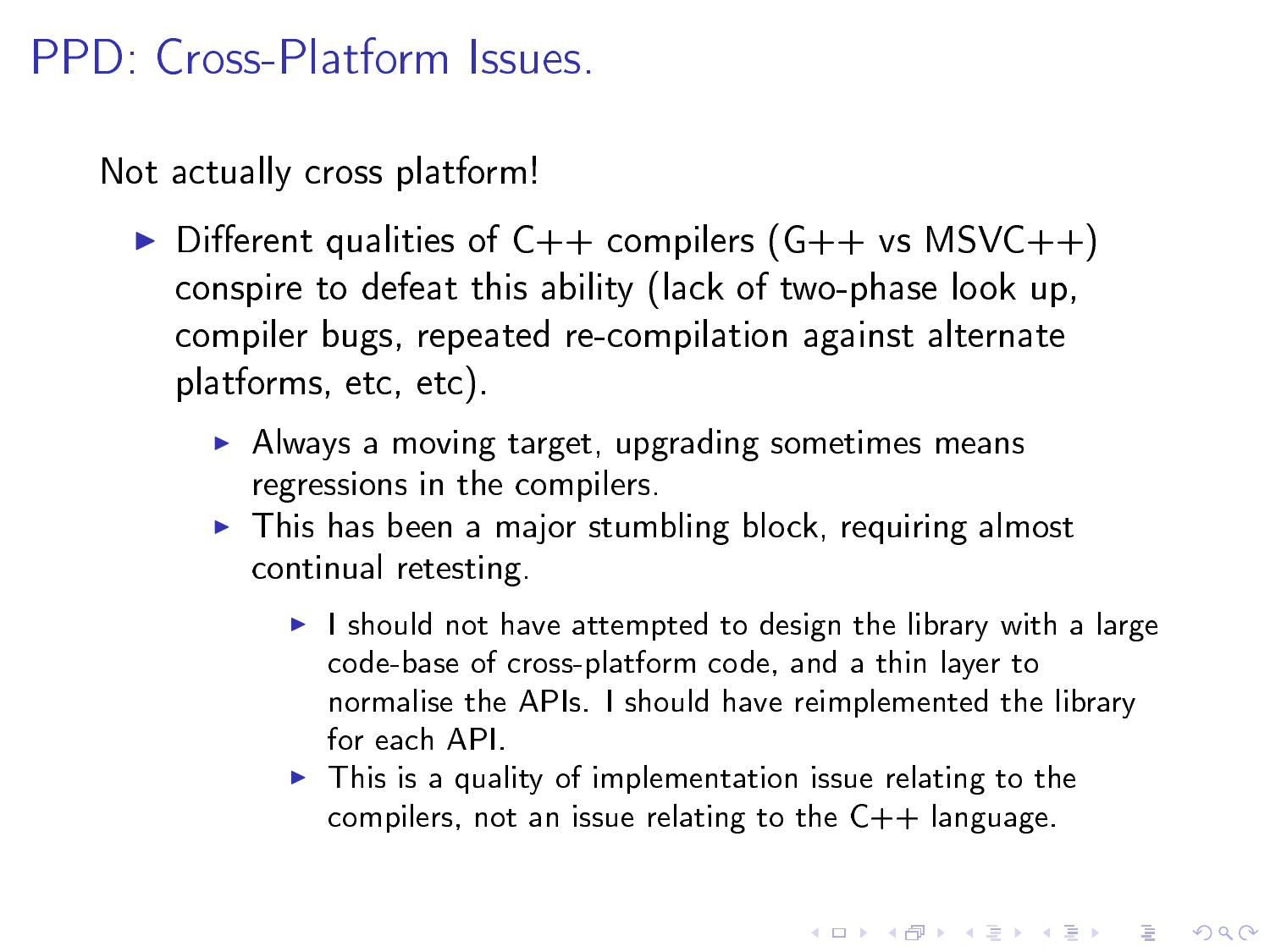## Conclusions.

Recollecting my original problem statement, what has been achieved?

- $\triangleright$  A library that assists with creating deadlock and race-condition free schedules.
- $\triangleright$  Given the typedefs, a procedural way automatically to convert STL algorithms into optimal threaded ones.
- $\blacktriangleright$  The ability to add to the business logic parallel algorithms that are sufficiently separated to allow relatively simple debugging and testing of the business logic independently of the parallel algorithms.
- $\triangleright$  All this in a traditionally hard-to-thread imperative language, such as  $C_{++}$ , indicating that it is possible to re-implement such an example library in many other programming languages.

<span id="page-35-0"></span>These are, in my opinion, rather useful features of the library!